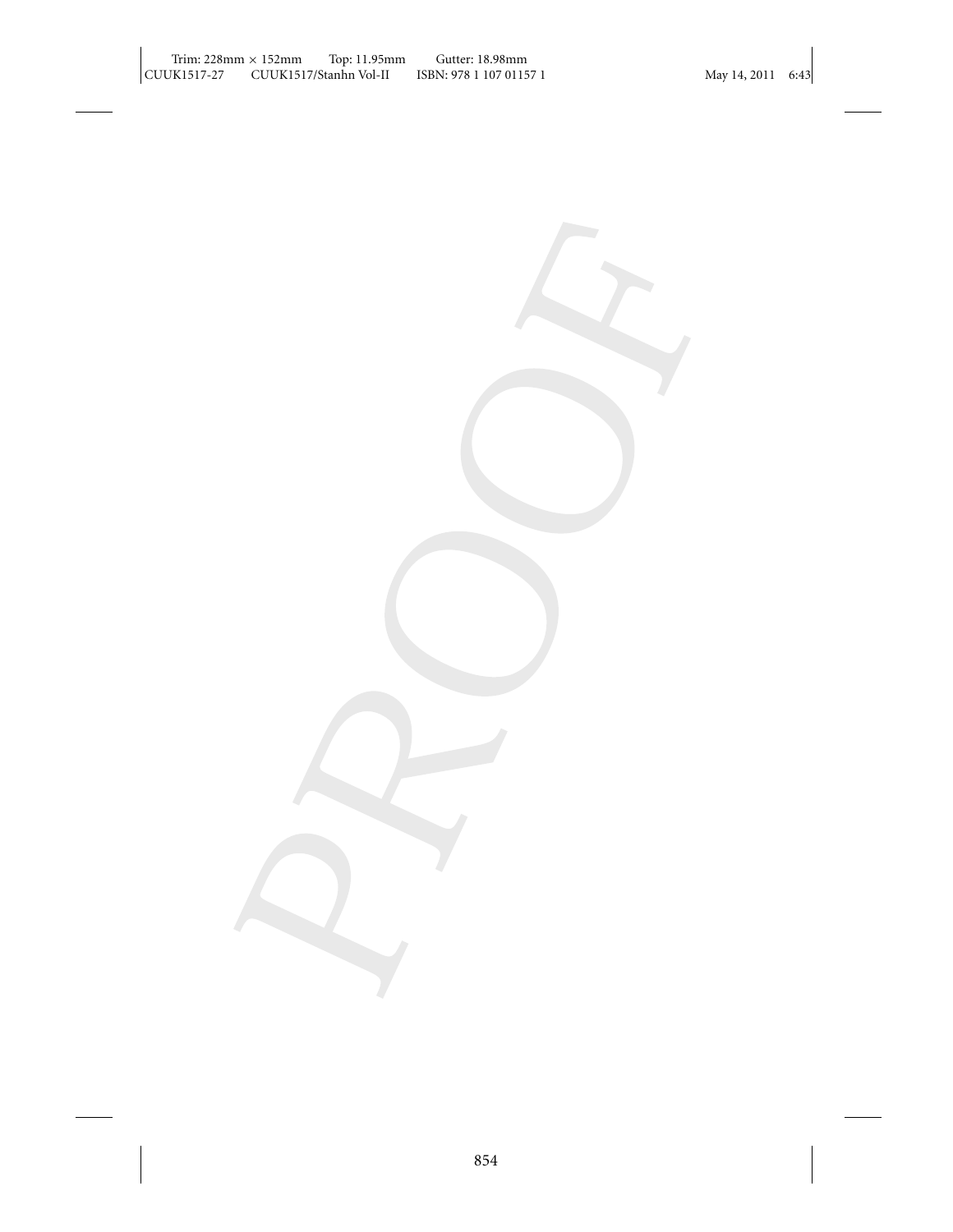# 27

# Horizontal complementarity

# cedric ryngaert

# **Abstract**

This chapter tackles the question whether a subsidiarity/complementarity principle – as is set out in Article 17 of the Rome Statute of the International Criminal Court – governs domestic prosecutions for international crimes on the basis of universal jurisdiction (a 'horizontal' complementarity principle): are 'bystander' states that have no link with those crimes but nevertheless want to prosecute them required to defer to states that have a stronger link and that are able and willing to investigate and prosecute? The author derives from a discussion of six relevant elements of the international legal system that there is no strong legal requirement of horizontal complementarity. Nevertheless, it amounts to proper criminal policy to defer to 'territorial' states (states on the territory of which the crime has been committed) that intend to embark in good faith on their own investigations and prosecutions.

### **1 Introduction**

The complementarity principle was established by the drafters of the Rome Statute. As such, it was designed for *vertical* application. Indeed, a supranational institution, the International Criminal Court ('ICC'), would supervise the investigative and prosecutorial work of states, and assume its responsibilities if that work proved to be below acceptable standards. So far, however, scant attention has been paid to the *horizontal* dimension of complementarity. Horizontal complementarity, the term used in this contribution, refers to the complementary prosecutorial role played by 'bystander' states, i.e. those states that do not have a strong nexus

Cedric Ryngaert is Assistant Professor of International Law, Leuven University and Utrecht University; BOF research fellow, Leuven University.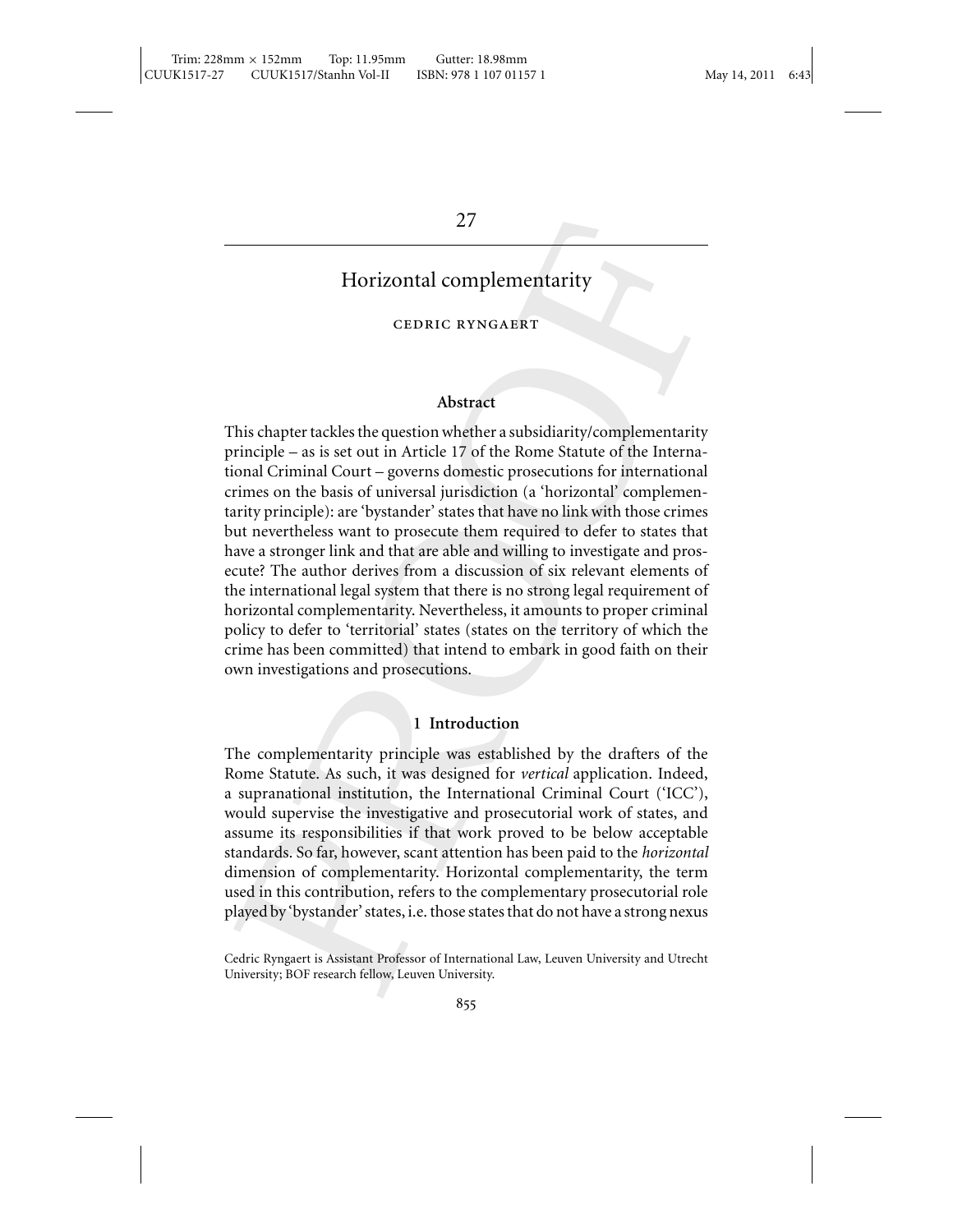with an international crime situation (and that are, for instance, exercising universal jurisdiction), vis-a-vis states that are directly concerned with ` such a situation, e.g. because the situation occurred on their territory or because the crimes were perpetrated by their nationals (hereinafter denoted as 'the territorial/national state' or, generically, as 'the home state').

When the ICC and bystander states, acting under the universality principle, investigate and prosecute international crimes, they may be considered as acting as agents of the international community.<sup>1</sup> Because they both vindicate international interests, it appears logical that they apply the same principles, not only at the level of substantive law (many states parties to the Rome Statute have indeed incorporated the Statute's crimes into their national law upon ratification) but also at a procedural level. One of the central procedural principles in the Rome Statute is precisely the principle of complementarity. In the past I have argued that 'there is no compelling reason for international and national courts to use a different standard for subsidiarity/complementarity, certainly not for states that have ratified the Rome Statute and have thus subscribed to the vision of justice underlying the complementarity principle.<sup>2</sup> At the time, however, I did not theoretically flesh out that claim to the fullest extent, as I was mainly concerned with identifying relevant tendencies in state practice and emerging rules of customary international law. In this contribution, I revisit my doctrinal position by listing the arguments for and against horizontal complementarity (Sections 2–6). I will subsequently link the insights of this theoretical discussion to the most recent state practice, especially in Spain (Sections 7–8). Because most universality cases are currently brought in Spain (which boasts probably the world's most liberal universality statute), Spain provides a fertile breeding ground for the application, or non-application for that matter, of a horizontal complementarity principle. Not surprisingly, it will become clear that I am in favour of the application of a horizontal complementarity principle. Carrying out a horizontal complementarity analysis is normatively desirable

<sup>1</sup> Compare the Rome Statute of the International Criminal Court, 17 July 1998, 2187 UNTS 90 ('Rome Statute'), fourth preambular paragraph ('*Affirming* that the most serious crimes of concern to the international community as a whole must not go unpunished and that their effective prosecution must be ensured by taking measures at the national level and by enhancing international cooperation').

<sup>2</sup> C. Ryngaert, 'Applying the Rome Statute's Complementarity Principle: Drawing Lessons from the Prosecution of Core Crimes by States Acting under the Universality Principle', (2008) 19 *Crim. L.F*. 153, 178.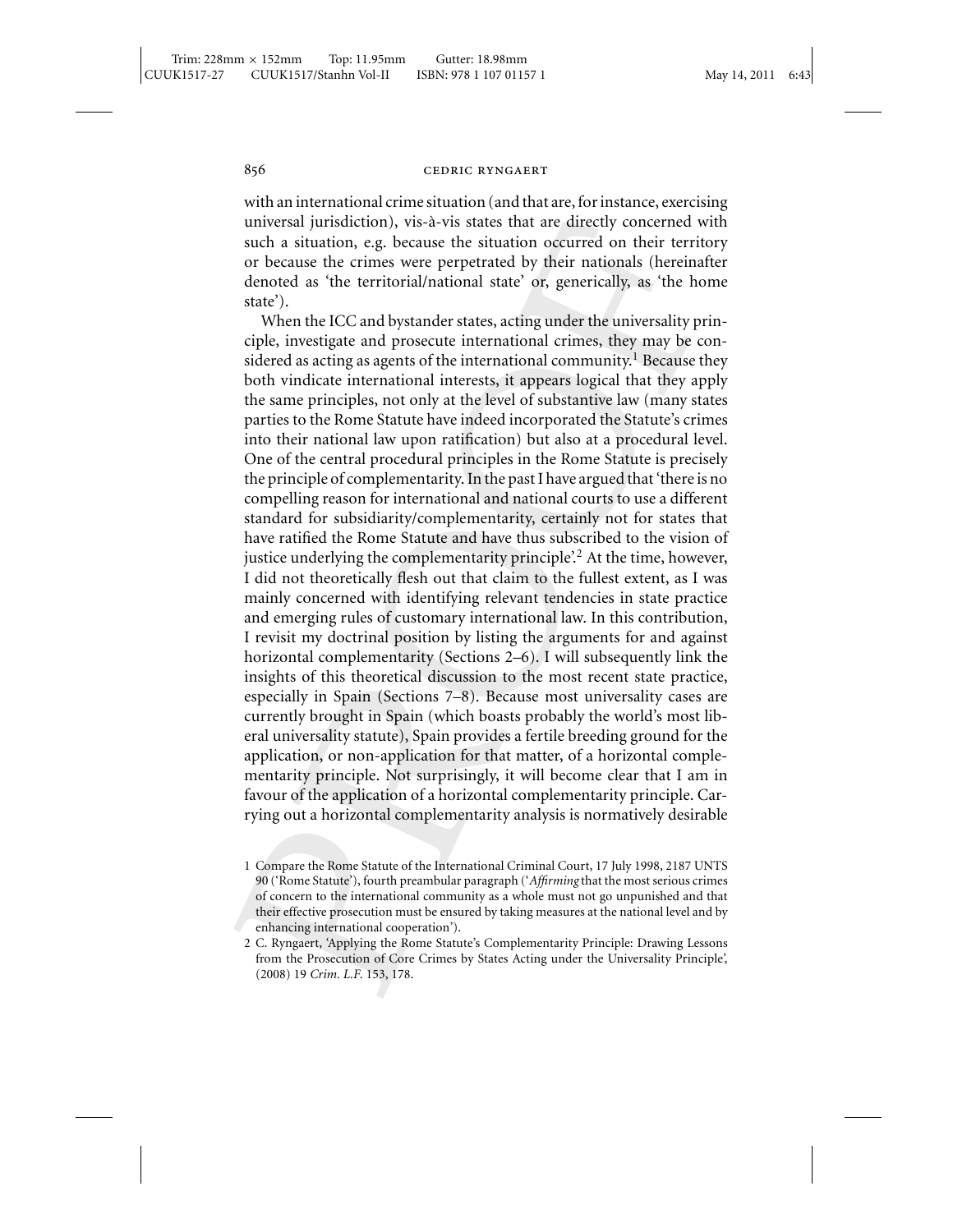for a number of reasons, not least the imperative of respecting and encouraging genuine proceedings in the home state, and forestalling diplomatic tension arising from overly broad jurisdictional assertions.

### **2 The sovereignty dimension**

In the ICC system, complementarity implies that the primary jurisdiction over violations of international criminal law lies with the state. The jurisdiction of the ICC is merely a complementary (or subsidiary) one: the ICC only steps in when the state proves unable or unwilling genuinely to investigate and prosecute a case. As is well known, in this respect the ICC system differs considerably from the ad hoc tribunals, which have primacy of jurisdiction vis-à-vis national courts.<sup>3</sup> If the ICC's vertical complementarity system is now turned into a horizontal one, this would imply that the jurisdiction of the bystander state – which may, as indicated, and just like the ICC, be seen as representing the interests of the international community – is only complementary to the jurisdiction of the territorial or national state. This implication is somewhat problematic from a sovereignty perspective.

It is recalled that the classic international law of jurisdiction is perceived as leaving a wide measure of jurisdictional discretion to states. $4$  Even if international law were seen as authorizing jurisdiction only on the basis of permissive principles, there is no evidence that there is a hierarchy among these principles.<sup>5</sup> Accordingly, assuming that the (majority of the) international crimes over which the ICC has jurisdiction are also amenable to jurisdiction under the universality principle, which is one of the permissive jurisdictional principles, the (bystander) state exercising such jurisdiction is not supposed to back down in the face of a purportedly superior claim by a state with a stronger nexus, such as the territorial or

<sup>3</sup> Statute of the International Tribunal for the Prosecution of Persons Responsible for serious Violations of International Humanitarian Law Committed in the Territory of the former Yugoslovia since 1991, SC Res. 827, UN Doc. S/Res/827 (25 May 1993) ('ICTY Statute'), Art. 9 and Statute of the International Criminal Tribunal for the Prosecution of Persons Responsible for genocide and Other serious Violations of Humanitarian Law Committed in the Territory of Rwanda and Rwandan Citizens Responsible for genocide and other such Violations Committed in the Territory of Neighbouring States, Between 1 January 1994 and 31 December 1994, SC. Res 1315, UN Doc. 5/RES/955 (6 November 1994) ('ICTR Statute'), Art. 8.

<sup>4</sup> *SS Lotus (France* v. *Turkey)*, ICJ, Permanent Court of International Justice ('PCIJ') Reports, Series A, No. 10, pp. 18–19 (1927).

<sup>5</sup> C. Ryngaert, *Jurisdiction in International Law* (2008), 128–9.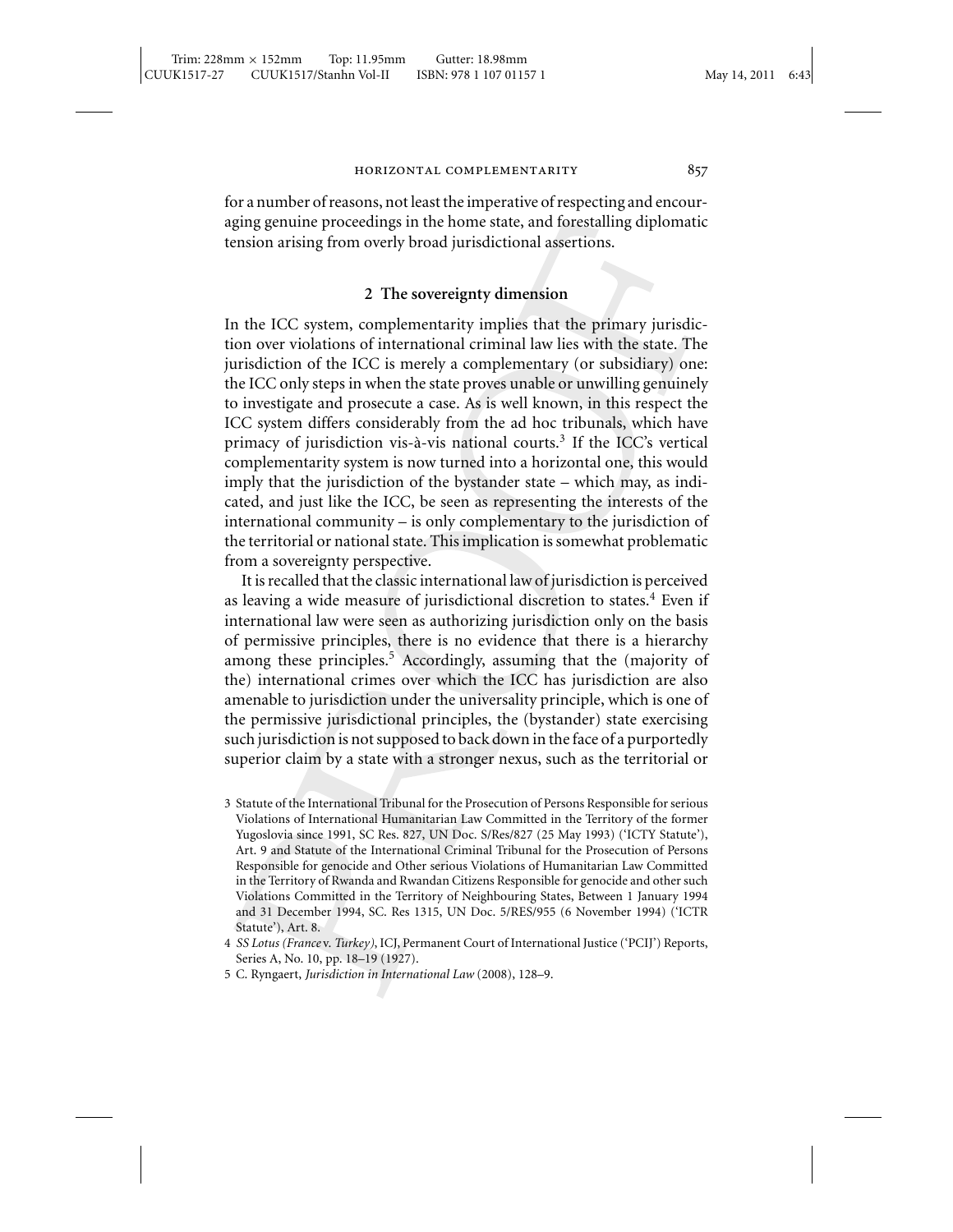national state. Put differently, in classic international law, the jurisdiction of the bystander state is concurrent with, and not complementary to, the jurisdiction of the territorial or national state.<sup>6</sup> This idea is rooted in the principle of sovereign equality, pursuant to which the legal claims of one state do not and cannot prevail over the claims of another state. All states are equal, and restrictions on the power of states to prescribe laws and apply them to a given situation should not be presumed.<sup>7</sup> This holds all the more true if those laws govern violations of obligations arising under a peremptory norm of general international law.<sup>8</sup> These are obligations in which every state has an interest,<sup>9</sup> which it could (although not necessarily *should*) vindicate by conferring on its prosecutors and courts the power to investigate and prosecute violations of those obligations.

Admittedly, the jurisdiction of the ICC and the states parties to the Rome Statute is *also* concurrent. After all, the complementarity principle only comes into play at the level of admissibility.<sup>10</sup> Yet the international law of prescriptive state jurisdiction has not made the distinction between jurisdiction and admissibility.<sup>11</sup> If a state has jurisdiction under international law, it is also allowed to *exercise* that jurisdiction. Restrictions have been imposed on the exercise of jurisdiction, but these find their legal basis in domestic law rather than international law. In classic international law, therefore, there are no indications that some sort of 'horizontal' complementarity principle – by virtue of which the bystander state's courts are

- 6 See also Juzgado Central de Instruccion No Cuatro, Audiencia Nacional Madrid, No. ´ 157/2.008, 4 May 2009, p. 13 (' . . . dichos Convenios [the Geneva Conventions], suscritos por España, establecen de forma expresa un régimen de jurisdicción universal concurrente, claramente alternativa respecto de otras jurisdicciones y en ningún caso estrictamente subsidiaria').
- 7 *SS Lotus*, *supra* note 4, 18–19.
- 8 Cf., International Law Commission ('ILC'), Articles on Responsibility of States for Internationally Wrongful Acts, 2001, Art. 40.
- 9 *Ibid*. Art. 41.
- 10 The complementarity principle is enshrined in Article 17 of the Rome Statute, which bears the heading 'Issues of admissibility'. Systemically, Article 17 comes after the provisions on jurisdiction (Arts. 5–14).
- 11 It is noted that there *is* such a distinction at the level of international tribunals other than the ICC, e.g. at the International Court of Justice ('ICJ'). While the Statute of the ICJ only addresses issues of competence/jurisdiction (Arts. 34–8 of the Statute), issues of admissibility may also arise before the Court, e.g. in relation to state claims for diplomatic protection for their nationals. Cf., ILC, *supra* note 8, Art. 44. ('Admissibility of claims'), stating that 'the responsibility of a State may not be invoked if: (a) The claim is not brought in accordance with any applicable rule relating to the nationality of claims; (b) The claim is one to which the rule of exhaustion of local remedies applies and any available and effective local remedy has not been exhausted'.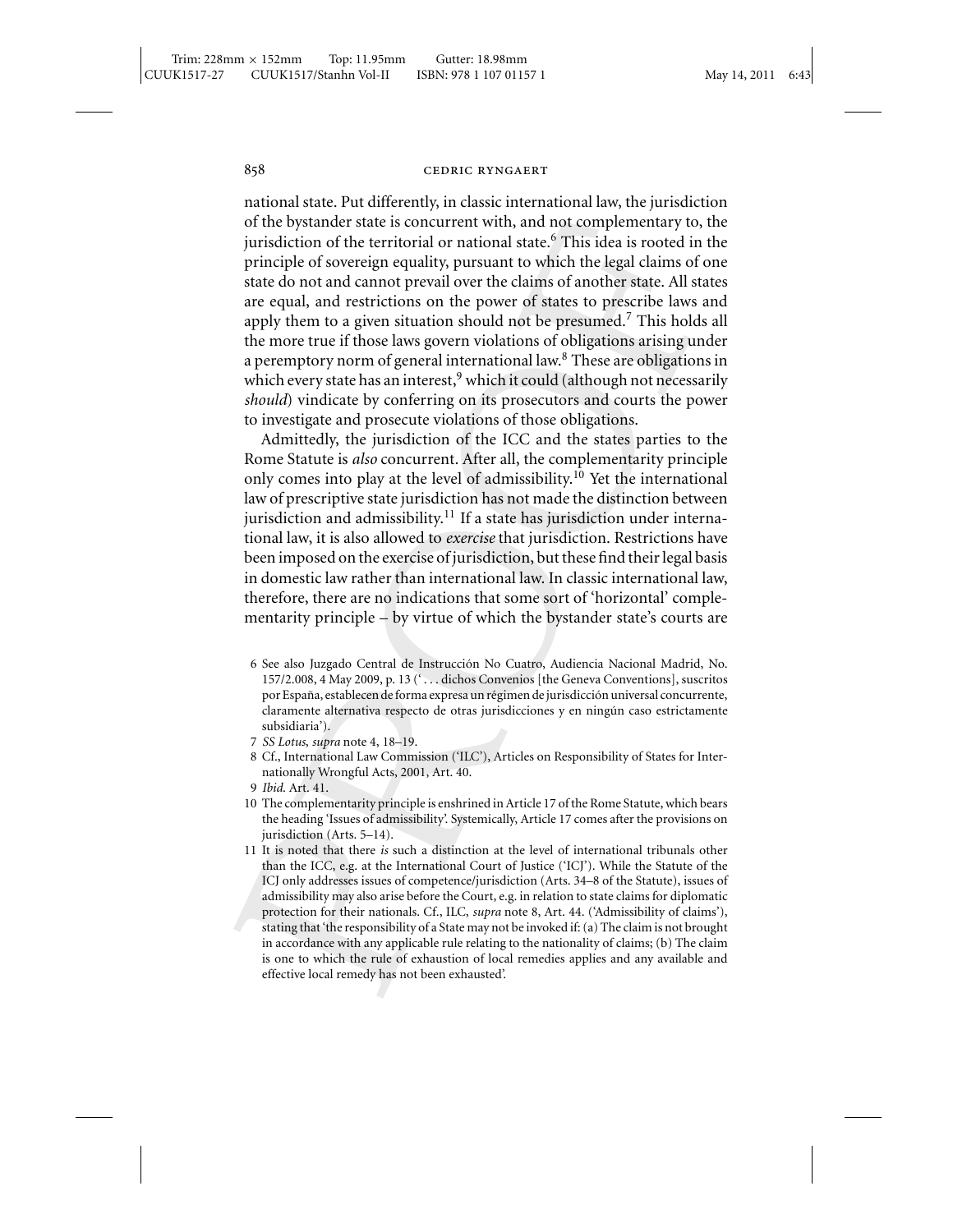only courts of last resort which ordinarily defer to an 'able and willing' territorial/national state – would be mandatory.

Despite these misgivings, however, complementarity has implicitly been referred to in the separate opinion of Judges Higgins, Kooijmans and Buergenthal in the International Court of Justice's ('ICJ') *Arrest Warrant* judgment (2002). The opinion states that '[a] State contemplating bringing criminal charges based on universal jurisdiction must first offer to the national State of the prospective accused person the opportunity itself to act upon the charges concerned'.<sup>12</sup> This statement, which was not further elaborated upon, might be taken as requiring deference on the part of the bystander state if the state of nationality (often also the territorial state) proves willing, and presumably also able, to prosecute. In the *Arrest Warrant* case itself, the bystander state (Belgium) had allegedly offered to the territorial/national state (the DRC) that it would investigate and prosecute, and only when this offer was turned down (either explicitly or implicitly) did Belgium take its own initiative.<sup>13</sup> As is known, the ICJ eventually went on to address issues of immunity only, and not the criteria for a lawful exercise of universal jurisdiction (such as an alleged principle of horizontal complementarity).

Litigants before the ICJ have not put the issue of horizontal complementarity to rest, however. In an application a year after the ICJ's judgment in the *Arrest Warrant* case, the DRC asserted that the jurisdiction of states exercising universal jurisdiction on the basis of Article 5.2 of the UN Torture Convention<sup>14</sup> 'is subsidiary [or, in the terminology mainly used in this chapter, "complementary"] to that of the States mentioned in paragraph 1 [these are the States exercising jurisdiction on the basis of nationality or territoriality] and, above all, to that of the State which has territorial sovereignty'. The DRC went on to state that:

[i]t follows that, if one of those States has commenced proceedings in respect of the alleged offences, the State provided for in paragraph 2 [of

- 13 *Ibid*., para. 16 of the majority opinion.
- 14 This article provides: 'Each State Party shall likewise take such measures as may be necessary to establish its jurisdiction over such offences [acts of torture within the meaning of Article 1] in cases where the alleged offender is present in any territory under its jurisdiction and it does not extradite him pursuant to article 8 to any of the States mentioned in paragraph 1 of this article [that is to say, the State in which the offence was allegedly committed and that of which the alleged offender or the victim is a national]'.

<sup>12</sup> *Case concerning the Arrest Warrant of 11 April 2000 (Democratic Republic of the Congo* v. *Belgium)*, ICJ, Separate Opinion of Judge Higgins *et al*., Judgment, 14 February 2002, para. 59.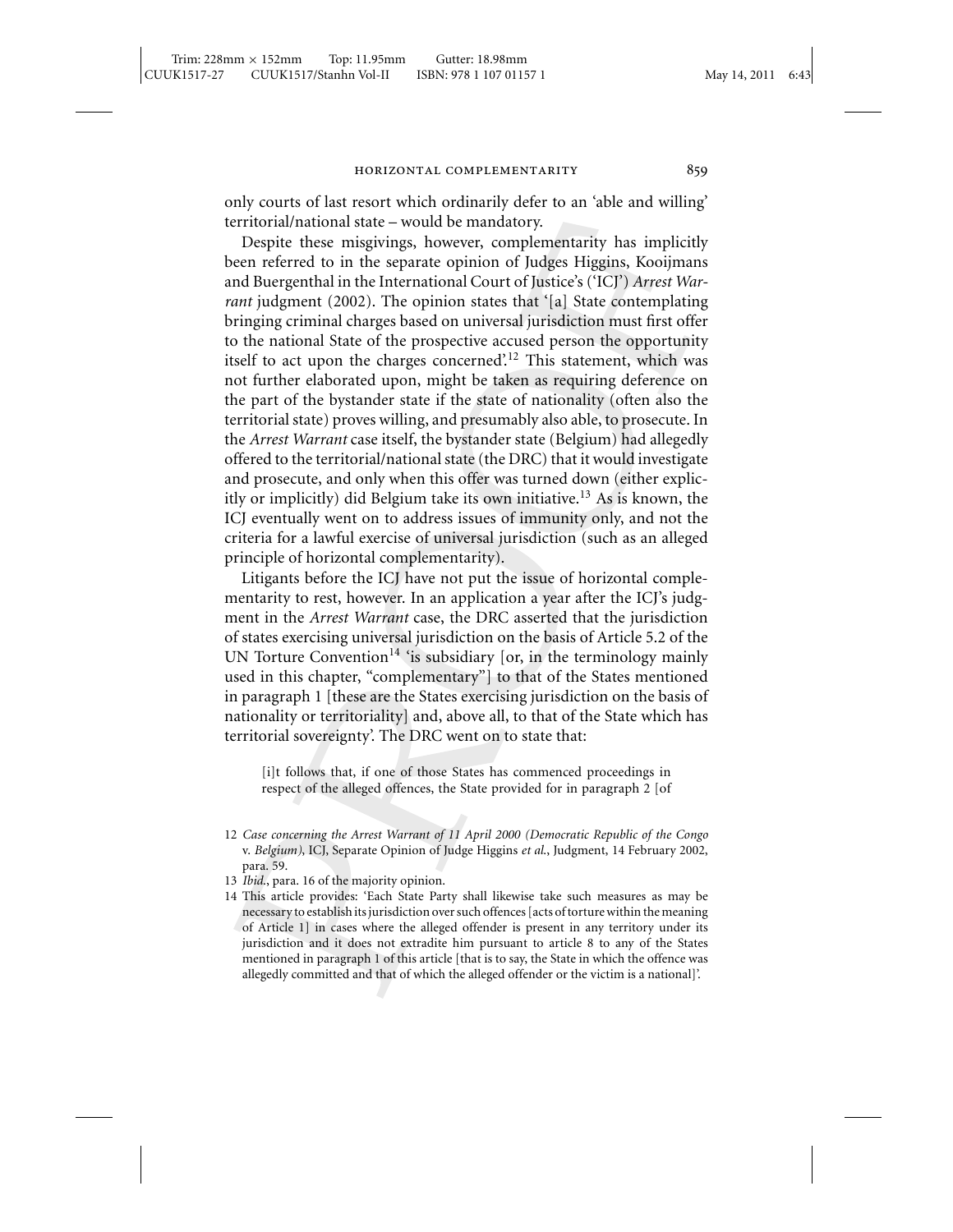Article 5 of the UN Torture Convention] will lack jurisdiction, even if the alleged offender is present on its territory and it has not received a request for his extradition.<sup>15</sup>

Apparently, the claimant believed that this interpretation flows from the very text of the Convention. However, apart from the fact that the principle of the *aut dedere aut judicare*-based universal jurisdiction as set out in Article 5.2 of the Convention is to be found, in the system of the said article, *after* the other jurisdictional grounds as set out in Article 5.1 of the Convention, there is not much evidence that the drafters intended to establish a jurisdictional hierarchy between the different paragraphs of Article 5 of the Convention. Possibly, the DRC could have relied on a more general ICC-style principle of complementarity, which is applicable, across the board, to all investigations and prosecutions of international crimes. If so, it would have been required to adduce evidence of state practice and *opinio iuris* with a view to establishing the existence of the principle under customary international law. The case was removed from the general list of the court by order of 16 November 2010, following mutual agreement by the parties on the discontinuance of the proceedings.<sup>16</sup> Needless to say, this judgment might well have been ground-breaking for the clarification of the claimed principle of horizontal complementarity. As pointed out in this Section, however, classic international law does not augur well for a limitation of the sovereign right of states to exercise the jurisdiction which the law allots to them.

### **3 The absence of a transnational** *ne bis in idem* **principle**

It is noted that, in a domestic context, courts are not allowed to prosecute the defendant again when he has already been convicted or acquitted. This is denoted as the principle of *ne bis in idem* or the prohibition of double jeopardy, a principle which is codified in international and regional human rights instruments.<sup>17</sup> It is widely accepted, however, that the

<sup>15</sup> *Certain Criminal Proceedings in France* (*Democratic Republic of the Congo* v. *France*), ICJ, Judgment, 11 April 2003, 9 (arguing that the Democratic Republic of the Congo is not a party to the UN Torture Convention, and that, accordingly, its provision on universal jurisdiction cannot be opposed to it).

<sup>16</sup> See, ICJ, Certain Criminal Proceedings in France (*Republic of the Cengo* v. *France*, Order, 16 November 2010, 2–3.

<sup>17</sup> See International Covenant for Civil and Political Rights ('ICCPR'), Art. 14(7) ('No one shall be liable to be tried or punished again for an offence for which he has already been finally convicted or acquitted in accordance with the law and penal procedure of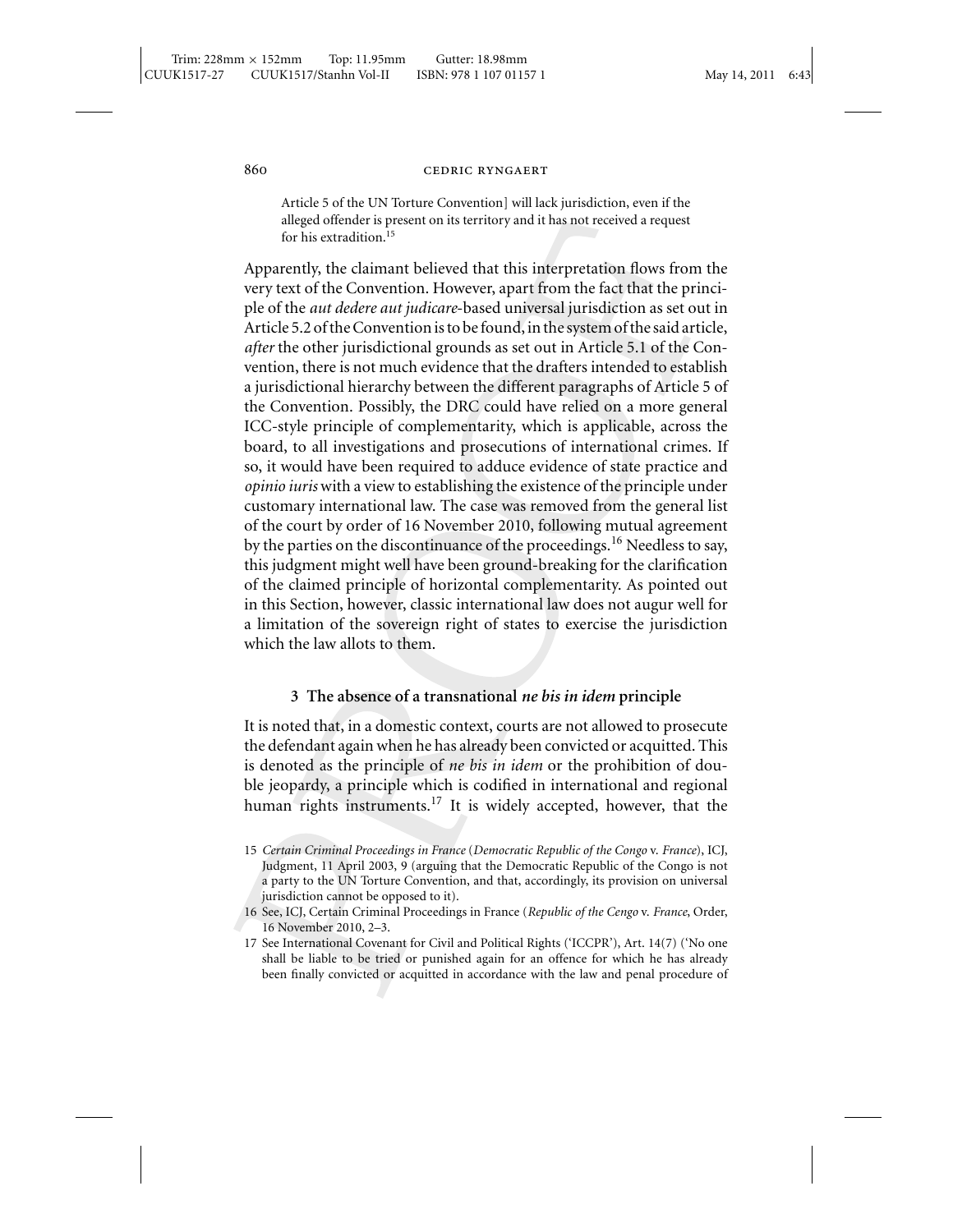principle is not applicable at the transnational level, as has been pointed out amongst others by the Human Rights Committee, and as implied by Protocol no. 7 to the European Convention on Human Rights.<sup>18</sup>

Somewhat related to the argument of sovereignty and jurisdictional entitlement is the argument based on the absence of a transnational *ne bis in idem* principle. This argument, which similarly undermines the claim that there is such a thing as horizontal complementarity, primarily comes into play in relation to the initiation of proceedings by the 'bystander' state acting under the universality principle, in cases where the territorial state or the state of nationality had already started investigations which resulted in the conviction or acquittal of the defendant. If a transnational *ne bis in idem* principle does indeed not exist, it cannot act as a bar to the initiation of prosecutions by a bystander state. It is then immaterial whether or not the defendant has been convicted or acquitted in another state: the bystander state's jurisdiction is not complementary but primary and original.

For our purposes, this implies that, before the courts of bystander states, there is no *res judicata* effect of judgments relating to the prosecution of international crimes delivered in the territorial state or the state of nationality of the offender. Seen from the angle of international human rights law, it would be perfectly legitimate for a bystander state to open an investigation into crimes for which the presumed offender has already been acquitted or convicted (and for which he has possibly served his sentence) in another state.<sup>19</sup> International human rights law does not condition re-prosecution on the quality of the prior proceedings. This implies that even if the conviction or acquittal by a court of the territorial state or the state of nationality was the result of a real ability and willingness bring to a person to justice, a bystander state can still

each country'); Protocol No. 7 (1984) to the European Convention on Human Rights ('ECHR'), Art. 4.

- 18 *AP* v.*Italy*, Communication No. 204/1986, UN Doc. CCPR/C/OP/2 at 67 (1990), para. 7.3, Report of the Human Rights Committee, 43rd Sess., Supp. No. 40, UN Doc. A/43/40 (1998) (stating that 'article 14, paragraph 7 of the Covenant does not guarantee *ne bis in idem* with regard to the national jurisdiction of two or more states . . . This provision prohibits double jeopardy only with regard to an offence adjudicated in a given state). Article 4 of Protocol No. 7 (1984) to the ECHR (referring to the applicability of the principle within the 'jurisdiction of the same State').
- 19 Obviously, this angle is not necessarily the same as the angle from which general international law looks at the matter, the latter being primarily concerned with the interests of states and the delimitation of their respective spheres of competence, and the former being concerned with the rights and interests of the individual (human rights).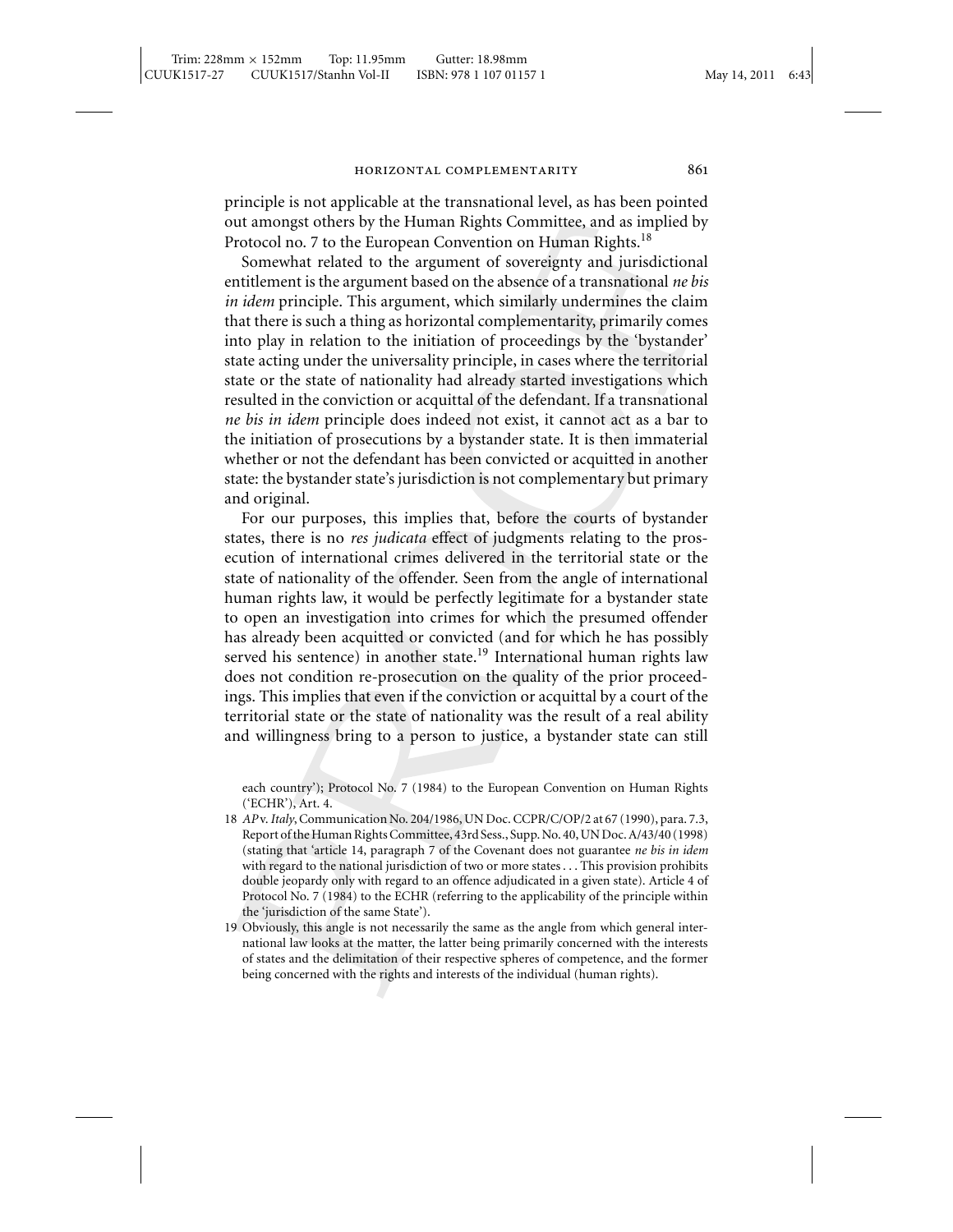consider the case as admissible. The jurisdiction of the bystander state is accordingly not complementary in the sense set out in the Rome Statute, pursuant to which the ICC can only exercise its jurisdiction (declare a case admissible) if the state has not been able and willing genuinely to investigate and prosecute. On the contrary, any state has, in principle, a full right to reprosecute and retry a presumed offender, irrespective of the result of any prior proceedings in another state.<sup>20</sup>

### **4 The absence of a credible threat posed by the bystander state**

Carsten Stahn has observed that '[c]omplementarity enhances observance through threat'.<sup>21</sup> If a situation risks being investigated, and a case being declared admissible by the ICC, states are well advised, and even encouraged, to conduct their own investigations and prosecutions if they do not want to lose face. The threat potential of the ICC crucially depends on its effectiveness in monitoring compliance. If the Court is not backed by an international community that wants to throw its weight behind the enforcement of arrest warrants and other requests for cooperation, the Court will be viewed as a toothless institution. When it is indeed seen as harmless and lacking deterrence, states will feel more at ease not to take their primary responsibility to investigate and prosecute international crimes seriously. Because of the legitimacy with which the ICC is imbued (widespread ratification of the Statute, an independent prosecutor, highly

20 This principle may evidently be derogated from in specific treaties. This has happened in the European Union: cf., Art. 54 of the Convention implementing the Schengen Agreement of 14 June 1985 between the Governments of the States of the Berelux Economic Union, the Federal Republic of Germany and the French Republic on the gradual abolition of checks at their common borders, *OJ* L 239 22.9.2000 pp. 19–62 ('A person whose trial has been finally disposed of in one Contracting Party may not be prosecuted in another Contracting Party for the same acts provided that, if a penalty has been imposed, it has been enforced, is actually in the process of being enforced or can no longer be enforced under the laws of the sentencing Contracting Party'). There is no such convention at the global level. Some states have also derogated from it in their legislation. See, e.g. Canada, Crimes Against Humanity and War Crimes Act (c. 24), Art. 12.2, (stating, however, along the lines of Article 20 of the Rome Statute, that a person may not plead *autrefois acquit*, *autrefois convict* or a pardon in respect of an offence under any of sections 4 to 7 if the person was tried in a court of a foreign state or territory and the proceedings in that court (*a*) were for the purpose of shielding the person from criminal responsibility; or (*b*) were not otherwise conducted independently or impartially in accordance with the norms of due process recognized by international law, and were conducted in a manner that, in the circumstances, was inconsistent with an intent to bring the person to justice').

21 C. Stahn, 'Complementarity: A Tale of Two Notions', (2008) 19 *Crim. L.F*., 97–8.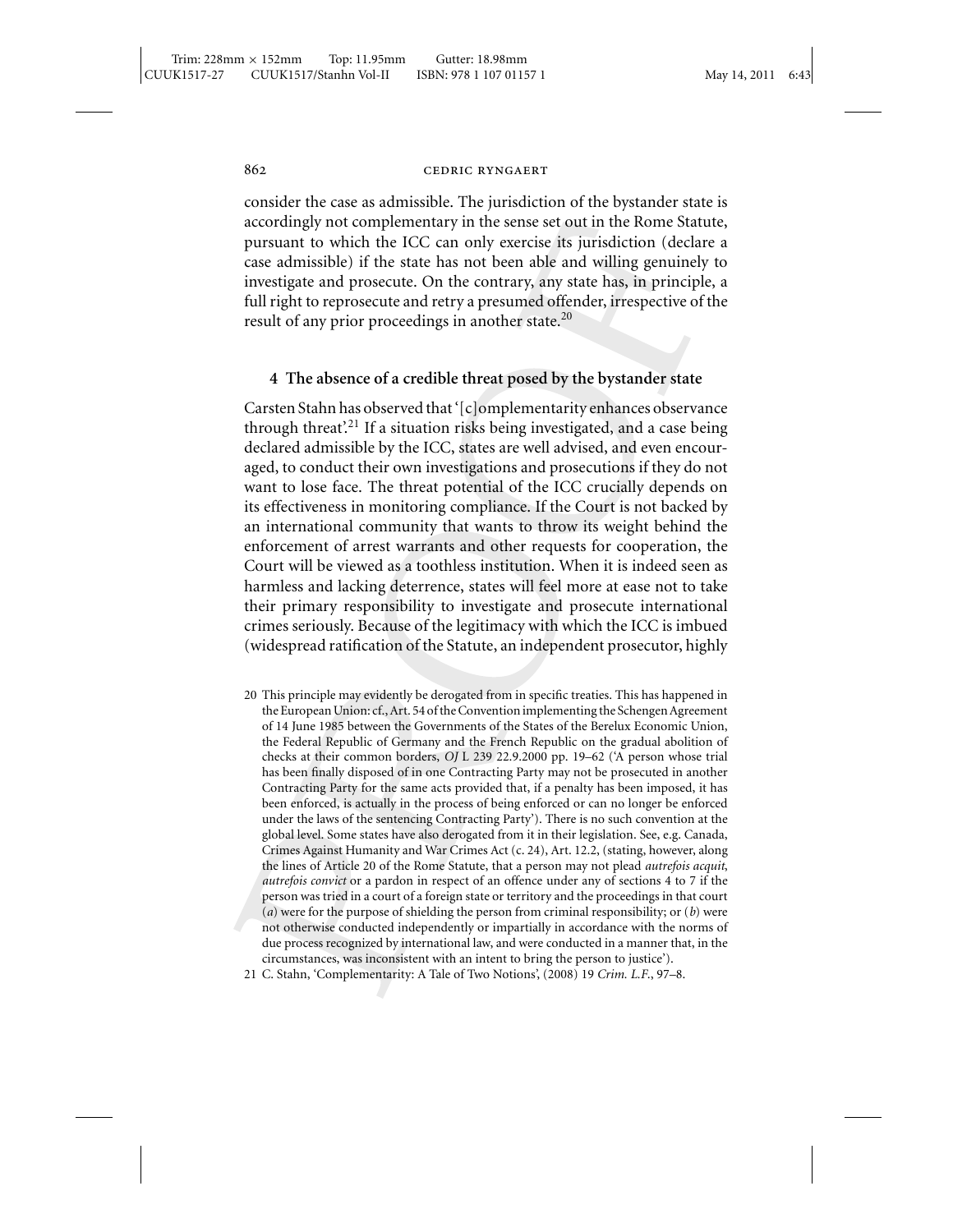qualified staff), it is quite likely that the international community will bring pressure to bear on states in order for them to live up to their duty to cooperate with the Court (either for State Parties, on the basis of the Statute,  $2^2$  or for states which are not parties, on the basis of a Security Council resolution), and genuinely to investigate and prosecute crimes. Put differently, compliance, backed up by the principle of vertical complementarity, is increased on the ground that the ICC can rely on multilateral bargaining power.

In contrast, the *national* threat of prosecution by bystander states is not nearly as much of a deterrent as the *international* threat of prosecution. Irrespective of the strength of their case, bystander states cannot possibly harness the level of international support that the ICC can count on. It is therefore uncertain whether bystander states' efforts to have a person arrested outside the jurisdiction could bear fruit. The bilateral bargaining power which the state of which the indicted person is a national could use against the state that has received the bystander state's request for cooperation may impel it not to honour the request, whereas the outcome could well be very different if the request were made by the ICC backed up by multilateral bargaining power. Compliance will of course be even less likely if the indicted individual is still present in and protected by his home state. Thus, states will ordinarily not be very impressed by bystander states' threats of prosecution, and are unlikely to set about investigating and prosecuting the crimes themselves. As a result, the complementarity principle may be considered not to serve its purpose of inducing compliance with the duty to prosecute international crimes.

Nevertheless, it should not be overlooked that the mere initiation of an investigation, apart from 'immobilizing' the targets of the investigation in their safe haven, could set in motion a flurry of investigative and prosecutorial activity in the territorial state. The bystander state's investigation may indeed bring to light a past that was not particularly bright, and strengthen the hand of progressive domestic powers that want to bring the presumed offenders (often belonging to a former regime) to justice in the territorial state. At the end of the day, that state also wants to maintain its reputation on the international scene. In the literature, this has been called the 'Pinochet effect'.<sup>23</sup> It is a term that is derived from the increased willingness of Chilean investigators to dig up the crimes committed in

<sup>22</sup> Rome Statute, Art. 86.

<sup>23</sup> Cf., N. Roht-Arriaza, *The Pinochet Effect: Transnational Justice in the Age of Human Rights* (2005).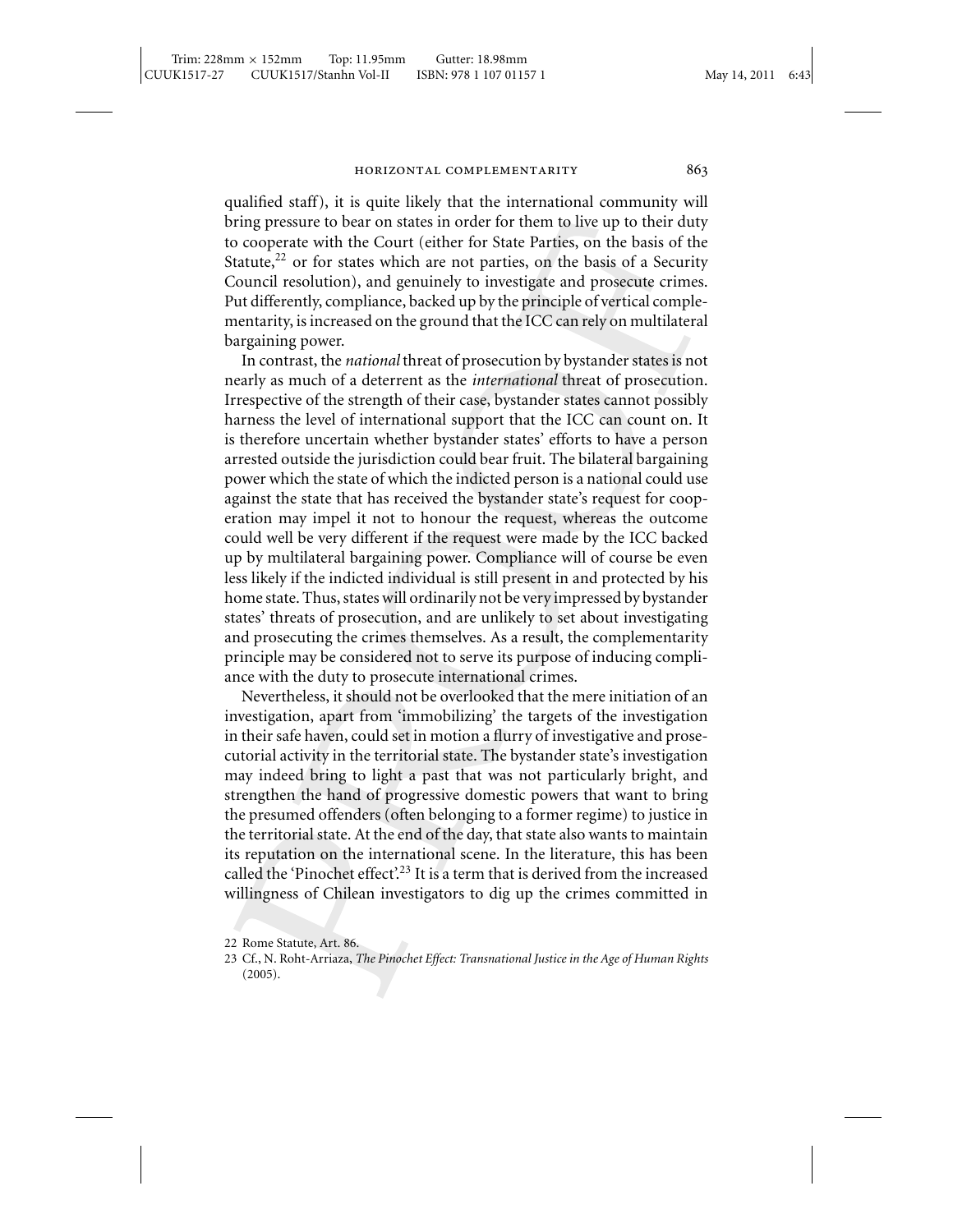Chile between 1973 and 1990; more generally, it denotes the investigative efforts that have been undertaken throughout the whole of Latin America in the wake of criminal proceedings in Europe (in particular in Spain) in the 1990s and 2000s. The Pinochet effect shows that bystander states' prosecutions can enhance compliance through a combination of a wake-up call and embarrassment.

What has been said about the lack of a credible threat that could be posed by bystander states' prosecutions may appear to apply mainly to a situation of an individual being indicted, and possibly a warrant for his arrest issued, *in his absence* (jurisdiction *in absentia*). After all, if the individual is present in the bystander state's territory, a warrant for his arrest could easily be enforced. It is noted that most states only allow the exercise of universal jurisdiction in cases where the suspect is present in the territory. Nonetheless, this is not what is exactly meant by the compliance-enhancing power of complementarity through deterrence. At most, the threat of arrest will prevent sought individuals from voluntarily stepping onto the territory of the bystander state seeking his arrest. The deterrent effect of prosecutions initiated in the bystander state is, from that perspective, limited to deterring individuals from leaving safe havens. This is obviously not the deterrence that complementarity is hoped and supposed to deliver.

*Genuine* complementarity is geared towards effecting *systemic change*in the way states address international crimes through threatening international or extraterritorial prosecution. The indictment, arrest and eventual trial of a single individual who has taken the risk of entering the territory of a bystander state willing to bring a prosecution is unlikely to effect lasting change in the territorial state as far as the implementation of the rule of law is concerned. It should also be realized in this respect that the typical individual that enters the territory of a bystander state of his or her own volition is an individual who no longer feels safe in his home state. Individuals against whom prosecution has successfully been brought are often refugees or asylum seekers who are later unmasked as international criminals. These individuals have already been sidelined in their home state (e.g. because a new regime has seized power), which would possibly even bring criminal prosecutions if it had the chance or capacity to do so. The home state will normally welcome the prosecution by the bystander state (it can also do so by acquiescence, i.e. by not protesting against the exercise of jurisdiction), so that the antagonism which accompanies the threat-based compliance enhancement of the complementarity principle will often not be present.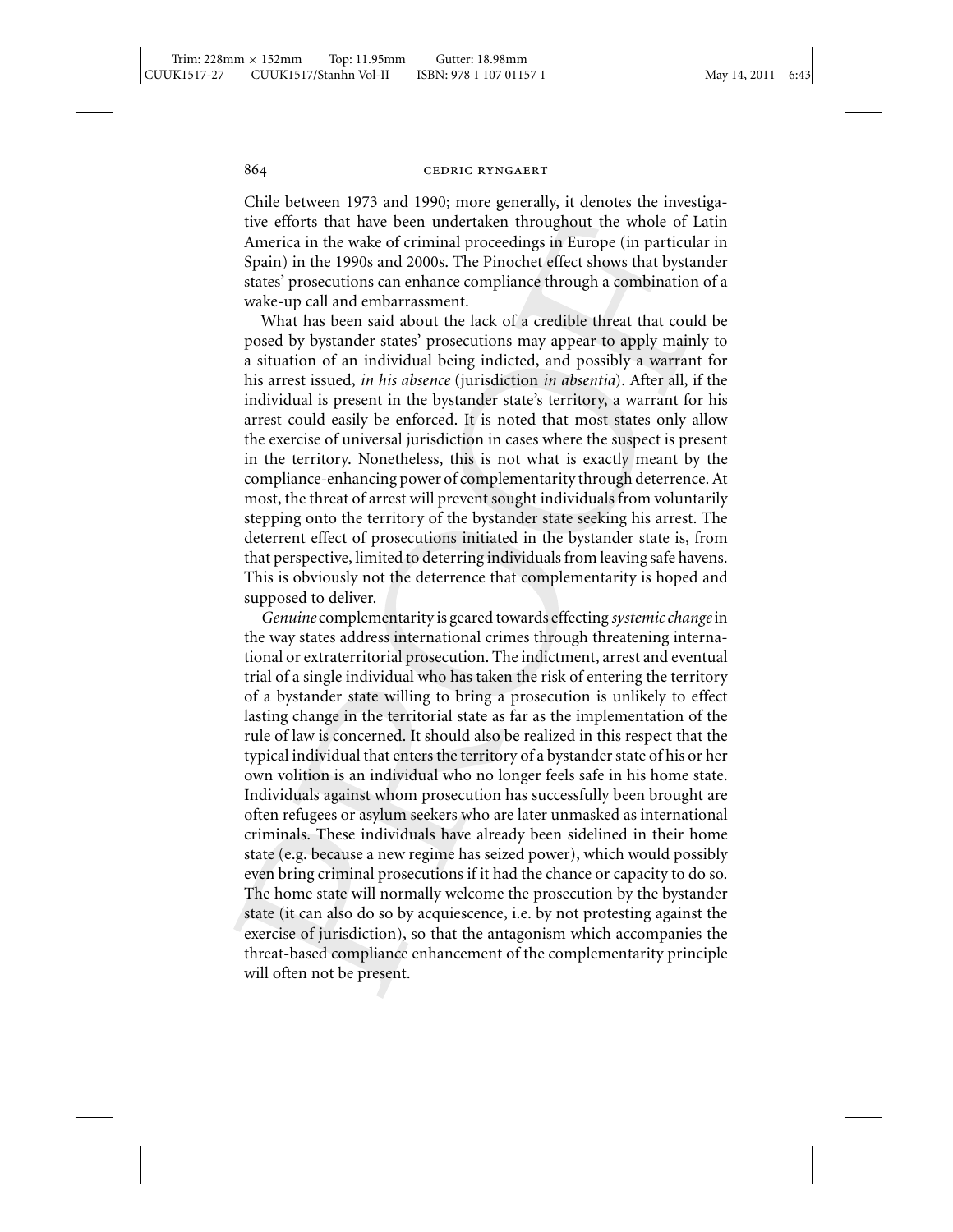### **5 Positive complementarity**

The absence of antagonism between the bystander state and the territorial state now brings us to the *positive* side of the complementarity principle. This side has been emphasized by both the ICC Office of the Prosecutor and the recent doctrine on complementarity.<sup>24</sup> Basically, positive complementarity means that the Court and the state *cooperate* with a view to bringing international criminals to justice. To that effect, the Court encourages domestic prosecution in a positive manner. Also, the Court and the state may decide to divide tasks.

Positive complementarity will only work effectively if the state shows some willingness to work together with the Court in acting against suspects of international crimes, and, importantly, does not view the Court as an opponent. As far as bystander states are now concerned, it is common, as shown above, that the territorial state does not view the bystander state as an opponent, given the typical outcast status in the territorial state of the suspects that are voluntarily present in the territory of the bystander state. This augurs well for the implementation of a system of positive complementarity.

However, is this translated into an effective system of positive complementarity? There are some instances of territorial states cooperating rather well with the bystander states that have brought the prosecution (under the universality principle). In prosecuting Rwandan *génocidaires*, for instance, bystander states, such as Belgium, have greatly benefited from the assistance of Rwanda. There is, however, no evidence that positive complementarity is approached *in a systematic fashion* by states. Bystander states' public prosecutors have so far not directly incited territorial states to investigate and prosecute. Making demands for information about investigations and prosecutions – which bystander states have done – is one thing,<sup>25</sup> but it is quite another to actively encourage the territorial state to initiate prosecutions. To be honest, a 'Pinochet effect'

<sup>24</sup> Cf. ICC-OTP, 'Paper on Some Policy Issues before the Office of the Prosecutor', September 2003, 4, www.icc-cpi.int/library/organs/otp/030905 Policy Paper.pdf; W. W. Burke-White, 'Implementing a Policy of Positive Complementarity in the Rome System of Justice', (2008) 19 *Crim. L.F*. 59, 61; Stahn, *supra* note 21.

<sup>25</sup> For instance, in 2009, Spain, asked Israel to inform it about any investigations carried out by Israel in relation to a number of senior Israeli military officers against whom a Spanish human rights group had filed a case (the '*Shehadeh* case'). Investigating Judge Andreu later determined that the documents forwarded by the Israeli embassy in Madrid made it clear that Israel was not willing to prosecute the officers, See *infra* Section 9.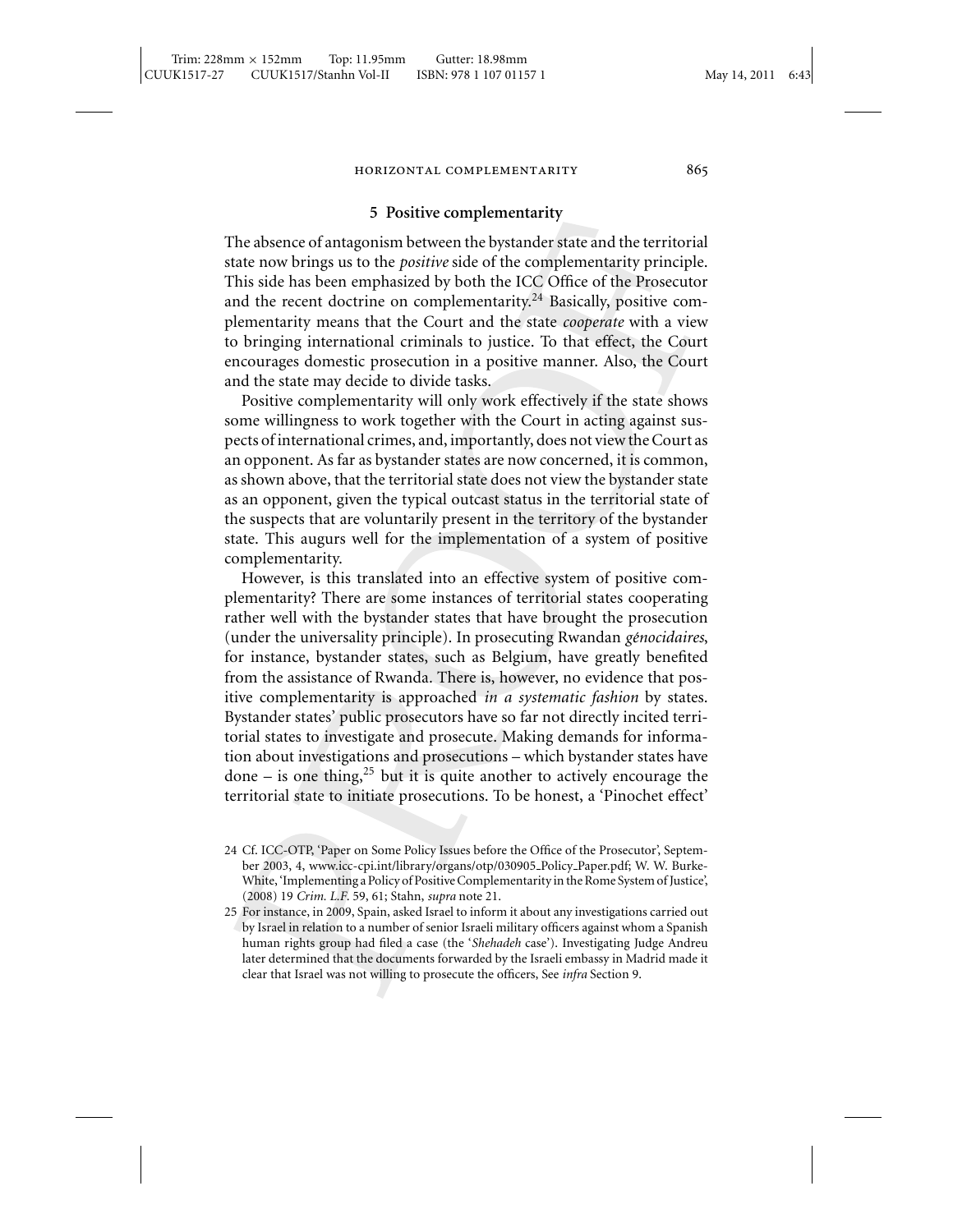may sometimes be discernable. Yet this is merely a side-effect of bystander states' prosecutorial efforts; it is not the result of an active, systemic and overarching vision of international criminal justice.

Bystander states should not be chided for not developing such a vision, however. After all, national prosecutors have many more things on their minds than international prosecutors. International prosecutors can focus exclusively on a limited number of international crimes, they can develop specific expertise in the field, and they have access to resources and a sizable international network. It is not surprising, then, that they are able to lay out a thorough positive complementarity vision (although they do not always implement this vision).<sup>26</sup> For national prosecutors, it will always be an uphill struggle to mobilize resources for prosecutions that do not directly reduce *domestic* criminality. Often, only to the extent that the territorial presence of international criminals disturbs the peace of the country, will prosecutors intervene. The intervention will typically limit itself to either the prosecution or the extradition of the presumed offender (*aut dedere aut judicare*). When opting for extradition, the prosecutor will normally not undertake efforts to facilitate the trial of the individual in his home state. It should nonetheless be conceded that human rights exceptions in extradition laws (which lay down a ground for refusing to extradite when there is a lack of due process or other human rights guarantees in the requesting state) may bring some pressure to bear on the requesting home/territorial state to ensure that the individual receives a fair trial, and thus effect some local change.

# **6 The direct effect of Article 17 of the Rome Statute in the domestic legal order**

In some jurisdictions, notably in those with a strong monist tradition of giving effect to international law, the courts appear to believe that they can directly apply the provisions of the Rome Statute if the domestic legislation implementing the Rome Statute is not satisfactory and leaves impunity gaps. This opens up some possibilities of applying the elaborate complementarity regime as laid down in the Rome Statute in domestic legal orders. If the Rome Statute could be directly applied at the national level, the ICC's vertical complementarity regime would be automatically

<sup>26</sup> Cf. C. Ryngaert, 'The Principle of Complementarity: A Means of Ensuring Effective International Criminal Justice', in C. Ryngaert (ed.), *The Effectiveness of International Criminal Justice* (2009), 145–72.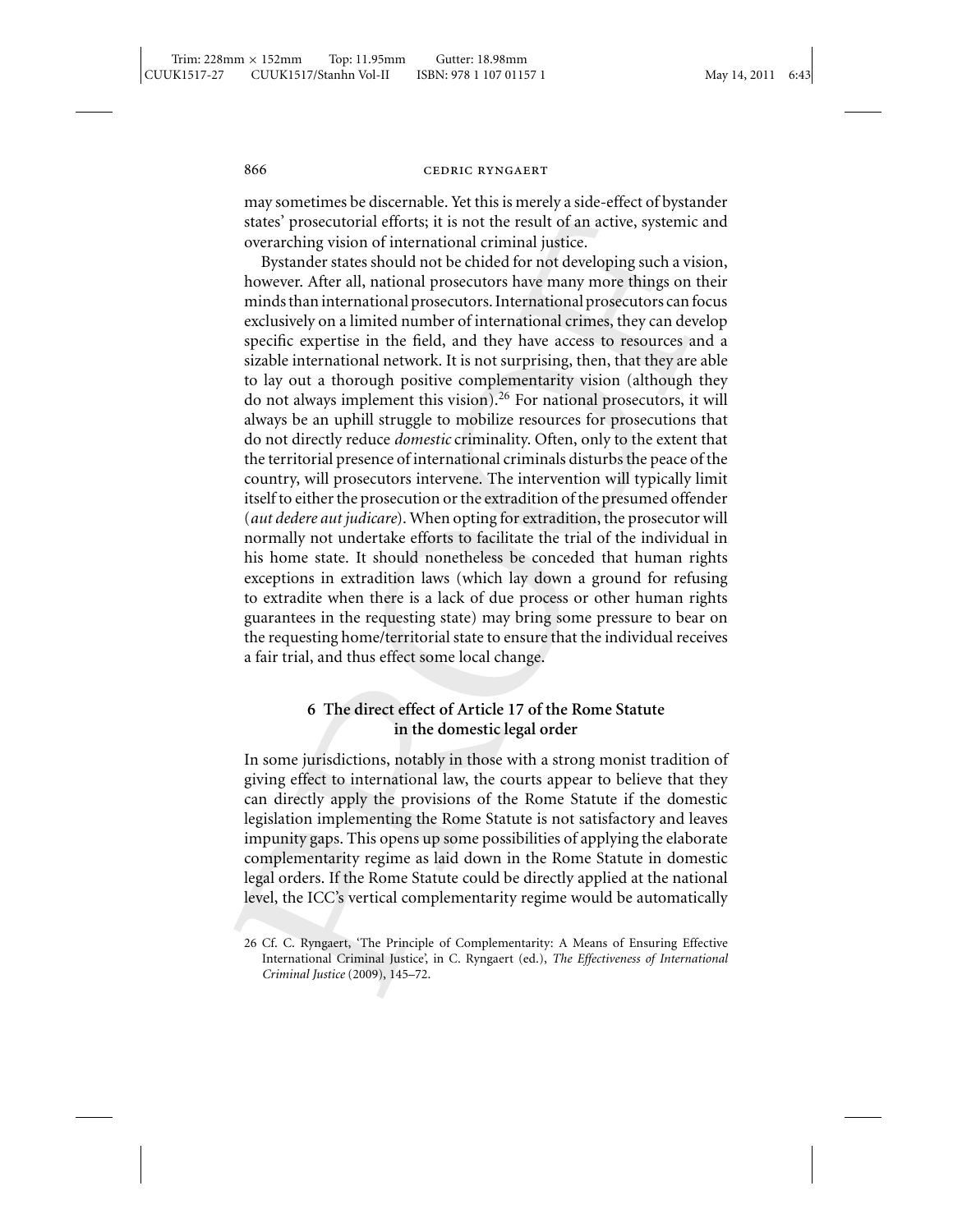transformed into a horizontal complementarity regime that is based on the same procedural and substantive criteria.

It should be realized that there are no systems that are fully monist in that they automatically give effect to treaties in domestic law. Typically, only to the extent that treaty provisions are self-executing will they be given effect. It is submitted here that the Rome Statute is nonself-executing and does not lend itself to direct application in domestic courts. There is no evidence that the drafters ever wanted the Statute to be self-executing at the domestic level.<sup>27</sup> Moreover, many provisions of the Statute simply do not lend themselves to direct application in domestic courts because they are procedural in nature, and set out the division of competences within the International Criminal Court proper. As far as the complementarity principle is concerned, admittedly, its substantive core could be applied in domestic courts (such courts deferring to another state's jurisdiction if the latter state is genuinely able and willing to investigate and prosecute the case).<sup>28</sup> Yet the direct application of the procedural aspects of the principle is problematic. The principle needs to be implemented, transposed and adapted for it to be useful at the domestic level. The operationalization of the principle at the ICC indeed involves Court-specific organs such as the Prosecutor, the Pre-trial Chamber and the Appeals Chamber, $^{29}$  which may not readily have an equivalent at the national level. In addition, it reserves a prominent procedural position for the state challenging the jurisdiction of the Court; $30$  such a position does not ordinarily exist at the domestic level. Moreover, the jurisdiction of bystander states over international crimes is typically based on the (anticipated) presence of the presumed offender on their territory. This is very unlike the jurisdiction of the ICC, which is not dependent on the territorial presence of the offender.<sup>31</sup>

27 Cf. Restatement (Third) of Foreign Relations Law of the United States, Section 111(4)(a) (1987) (stating that a treaty is non-self-executing 'if the agreement manifests an intention that it shall not become effective as domestic law without the enactment of implementing legislation').

<sup>28</sup> Along the same lines, the substantive criminalization in Arts. 6–8 of the Rome Statute could be given direct application.

<sup>29</sup> Rome Statute, Arts. 17–19. 30 *Ibid.*, Art. 19.

<sup>31</sup> See also T. Singelnstein and P. Stolle, 'Völkerstrafrecht und Legalitätsprinzip – Klageerzwingungsverfahren bei Opportunitätseinstellungen und Auslegung des §153f StPO', (2006) *Zeitschrift für Internationale Strafrechtsdogmatik*, 118, 121 (arguing that the effect given to the Rome Statute's complementarity principle in the German legal order is 'unabhängig von der Frage, in welchem Masse das gegenüber einer Bezugnahme auf das deutsche Recht nachrangige Statut für eine Auslegung des §153f StPO tatsächlich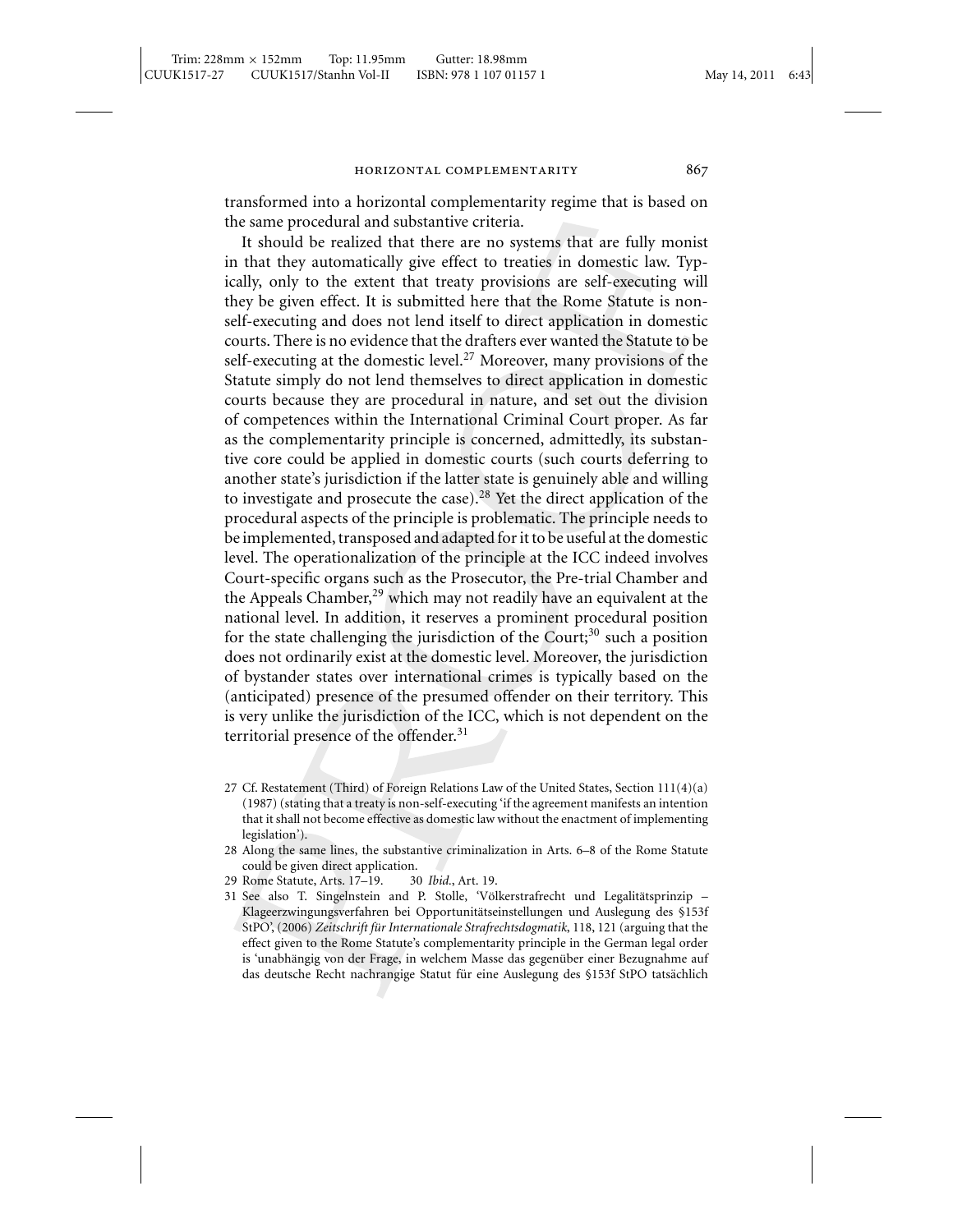The argument that the complementarity principle could be applied in domestic courts on the ground that it is enshrined in a treaty which the state has ratified is therefore misguided. This is, of course, not to say that the complementarity principle is not good law for domestic courts. It could certainly be so, yet not on the basis of a treaty but, *de lege lata*, on the basis of another source of international law, or *de lege ferenda* on the basis of policy arguments. The most useful other international law sources from which the principle could spring are customary international law and general principles of law. Evidence should therefore be adduced that the principle of complementarity indeed borrows its normative validity from the fulfilment of those two sources' constitutive criteria, state practice and, as far as custom is concerned, *opinio iuris* (see Section 7).

Two instances of courts directly applying the Rome Statute in a criminal case have so far been reported. The first one is a case reported from the DRC, *Military Prosecutor* v. *Bongi Massaba* (2006).<sup>32</sup> The DRC is a party to the Rome Statute (and has on that basis also referred a situation to the ICC) and has, like its former colonial power Belgium, a monist system of giving effect to international law in domestic courts. In the *Massaba* case, the DRC Military Tribunal of Ituri – an area where many atrocities have occurred – convicted the accused for war crimes as provided for in Article 8 of the Rome Statute. Finding that the Congolese military penal code did not provide for a penalty for the said crimes, it directly applied Article 77 of the Rome Statute, i.e. the article listing the penalties that the ICC can impose.<sup>33</sup> A commentator has observed that the Military Tribunal, in doing what it did, actually failed to appreciate the true meaning of complementarity, which is of course also part of the Rome Statute. As Article 26 of the Congolese military penal code listed in general terms the penalties that military courts can impose, without specifically referring to the penalties that are applicable to war crimes, there was in fact no

herangezogen werden kann – nicht zutreffend, da die Subsidiaritätsregeln für den IStGH [ICC] anders strukturiert sind als die des deutschen Völkerstrafrechts', and citing the 'Inlandsbezug' as a central criterion for national prosecution in footnote 32).

- 32 Criminal trial judgment and accompanying civil action for damages, RP No 018/2006; RMP No 242/PEN/06, ILDC 387 (CD 2006).
- 33 It is noted that in an earlier case, the Military Tribunal of Mbandaka (DRC) had given effect to the Rome Statute's regime governing crimes against humanity (RP No. 086/05, RMP No. 279/GMZ/WAB/2005, 12 January 2006). The decision in the *Massaba* case is based on the *Mbandaka* case. The text of the *Mbandaka* decision is not available. Reference to the case was made, however, in the comment by Dunia P Zongwe, ILDC 387 (CD 2006), A8.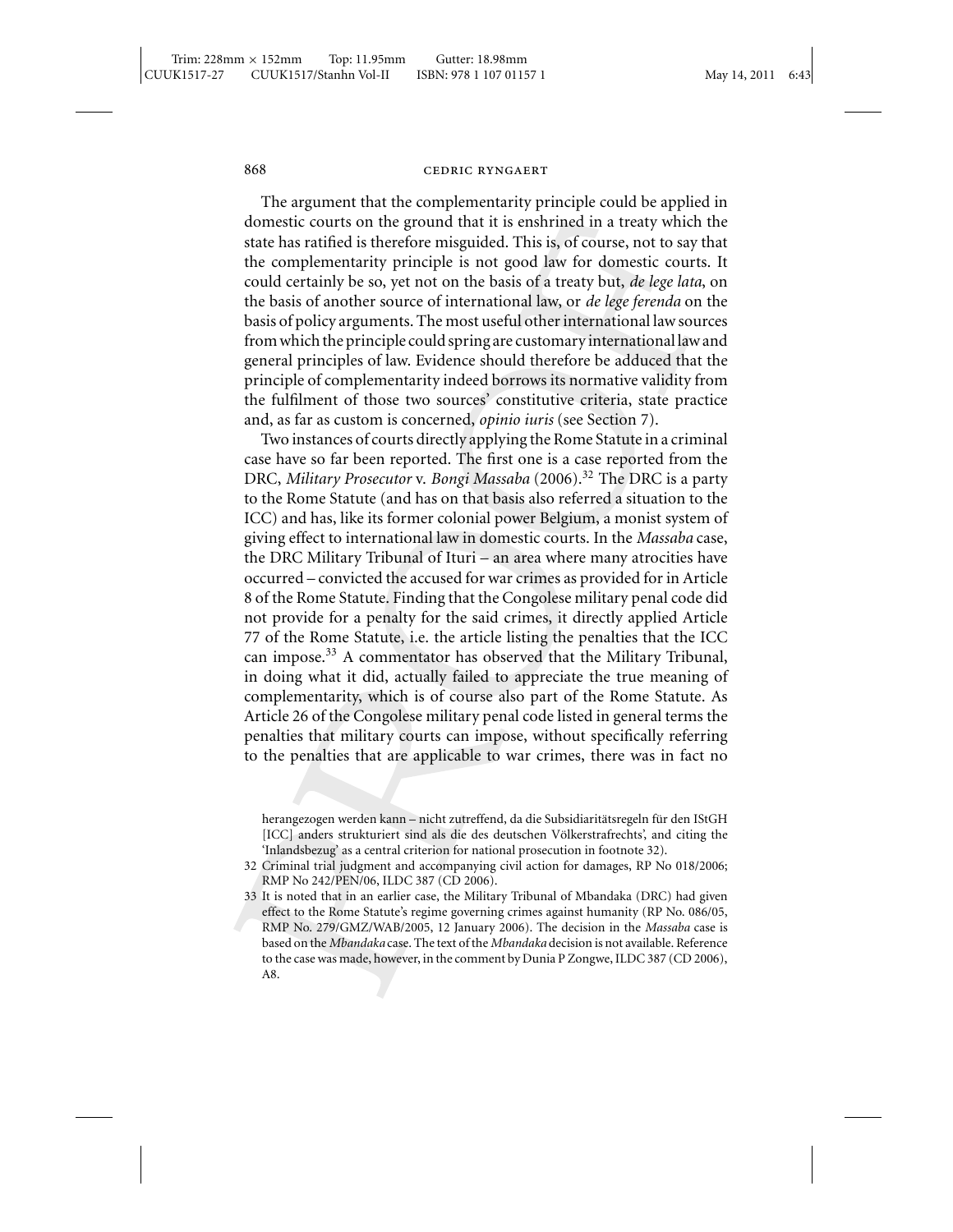gap that ought to be filled by Article 77 of the Rome Statute.<sup>34</sup> Under the complementarity principle, if the domestic level can adequately deal with a case, there is no need for the ICC, or ICC law for that matter, to step in. If anything, the *Massaba* case illustrates how far we have come since the inclusion of the complementarity principle in the Rome Statute. Whereas the complementarity principle as embodied in Article 17 of the Statute was primarily designed to protect the sovereign interests of states against undue encroachment by the Court, we now see that states are more than ready to resort to the ICC or the Rome Statute, not only by referring situations on their own territory to the Court, but also by giving effect to ICC law over domestic law in their own legal orders.

For our purposes – a study of the horizontal complementarity principle along the lines of Article 17 of the Rome Statute – the more important case is the second one, which was reported from Germany. Germany is a state that boasts one of the world's most liberal universality laws. The Code of Crimes against International Law (Völkerstrafgesetzbuch) in conjunction with the relevant provisions of the Code of Criminal Procedure (Strafprozessordnung, 'StPO') even provides for universal jurisdiction *in absentia*, provided that the presence of the suspect can be anticipated.<sup>35</sup> Given the broad sweep of the law, it was not surprising that the legislature also provided for *subsidiary* universal jurisdiction, in accordance with Article 17 of the Rome Statute: the StPO provides that the federal prosecutor (Generalbundesanwalt) can renounce the prosecution of an act under the Völkerstrafgesetzbuch if that act is prosecuted by a state on whose territory the offence was committed (the territoriality principle), whose national is suspected of having committed it (the nationality principle), or whose national was harmed by it (the passive personality principle).<sup>36</sup> In so doing, Germany appeared to implement the Rome Statute's complementarity principle in the German legal order, and thus to give it horizontal effect. It is noted that, precisely because of the implementation, the German complementarity principle is only *indirectly* based on Article 17 of the Rome Statute; there is no evidence that Germany, upon ratification, wanted to give Article 17, including any ICC case law in respect of the application of the article, direct effect in

34 *Ibid*., A7.

35 Cf. in particular StPO, section 153(f). See generally on universal jurisdiction in Germany: C. Ryngaert, 'Universal Jurisdiction over Violations of International Humanitarian Law in Germany', (2008) 47 *The Military Law and the Law of War Review* 377.

<sup>36</sup> StPO, section 153(f)(2)(4).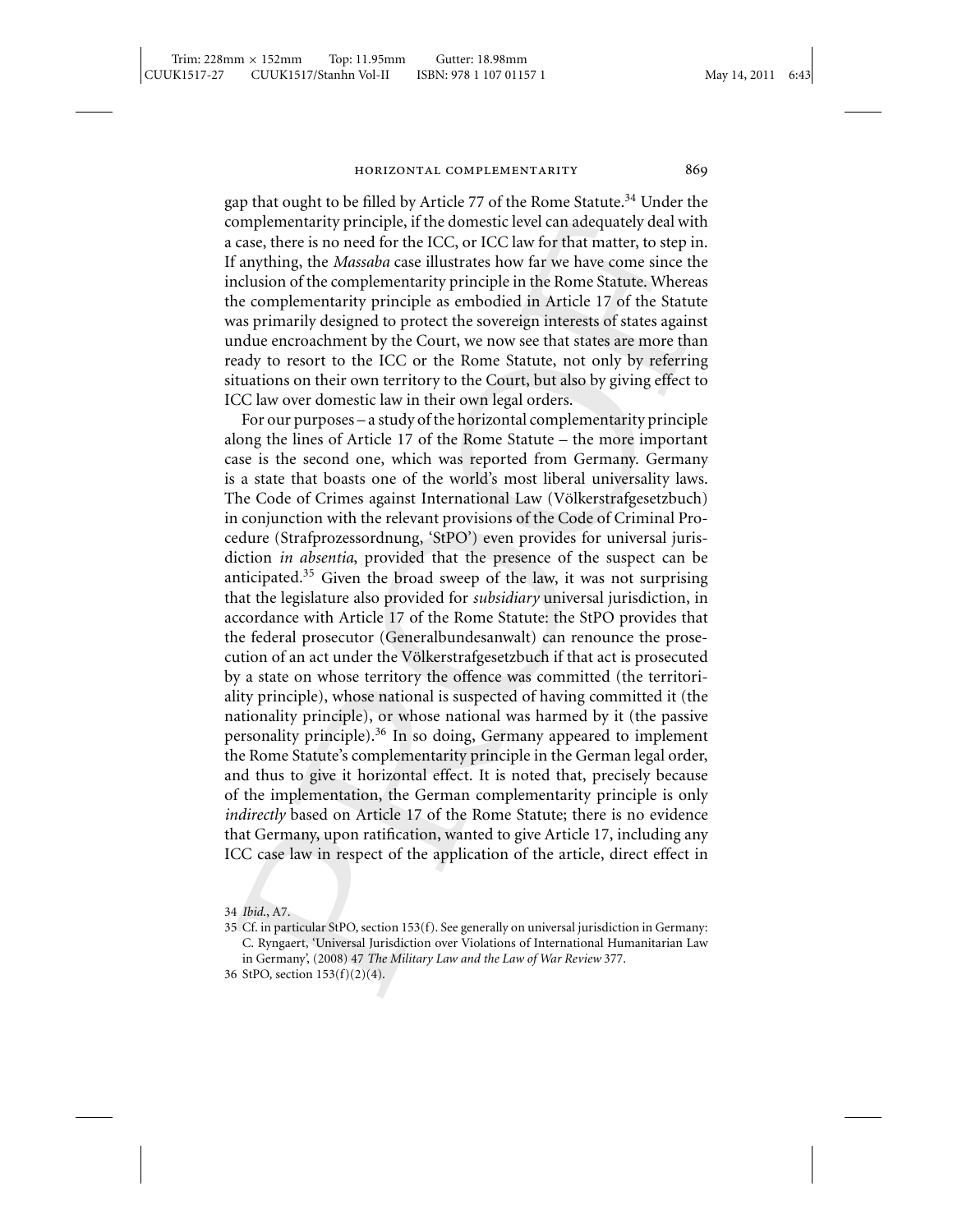Germany.<sup>37</sup> Giving direct effect to the Rome Statute was, however, exactly what the German federal prosecutor did in the *Abu Ghraib* case (2005), a case against a number of US officials and members of the armed forces relating to the incidents in the infamous Iraqi prison.<sup>38</sup> Applying Article 14 of the Rome Statute in the mistaken belief that it clarified the complementarity principle, he observed that the Abu Ghraib 'situation' (i.e. the term that figures in Article 14) had been dealt with by the United States, and decided, accordingly, that there was no reason for Germany to bring its own laws to bear.

While the German prosecutor incorrectly applied the complementarity principle, if anything the *Abu Ghraib* case bears witness to a willingness on the part of states to apply Article 17 of the Rome Statute in the domestic legal order. Normatively, there are powerful arguments against this method, but what is at this juncture relevant for our purposes is that some states believe that the complementarity principle has a role to play at a horizontal level. If a critical number of states share the same belief and practice, it may crystallize as a norm of customary international law, irrespective of the normative desirability of such as a norm.

# **7 Customary international law: ascertaining state practice with respect to horizontal complementarity**

The effect given to the Rome Statute by the German federal prosecutor in the *Abu Ghraib* case has seamlessly brought us to the role that states, in their legislative, prosecutorial and judicial practice, reserve for the horizontal complementarity principle. The leading question here is whether states generally apply the principle and consider themselves to be bound by it as a matter of law (*opinio iuris*), or, put differently, whether customary international law mandates the application of a horizontal complementarity principle. There is little practice of states conducting a complementarity analysis. Yet it would not be the first time that limited positive practice translates into a norm of customary international law.<sup>39</sup>

<sup>37</sup> Governmental statements upon ratification may play a role in determining the selfexecutive character of treaties. Compare Restatement (Third) of Foreign Relations Law of the United States, *supra* note 27, Section 111(4)(b) (1987) ('if the Senate in giving consent to a treaty, or Congress by resolution, requires implementing legislation').

<sup>38</sup> Juristenzeitung (2005), 311. The federal prosecutor actually held that the Rome Statute was 'Richtschnur für die Auslegung und Anwendung des Section 153f StPO'.

<sup>39</sup> See, e.g. the limited practice cited by the ICJ with respect to the absolute immunity of incumbent Ministers of Foreign Affairs in *Case concerning the Arrest Warrant of 11 April*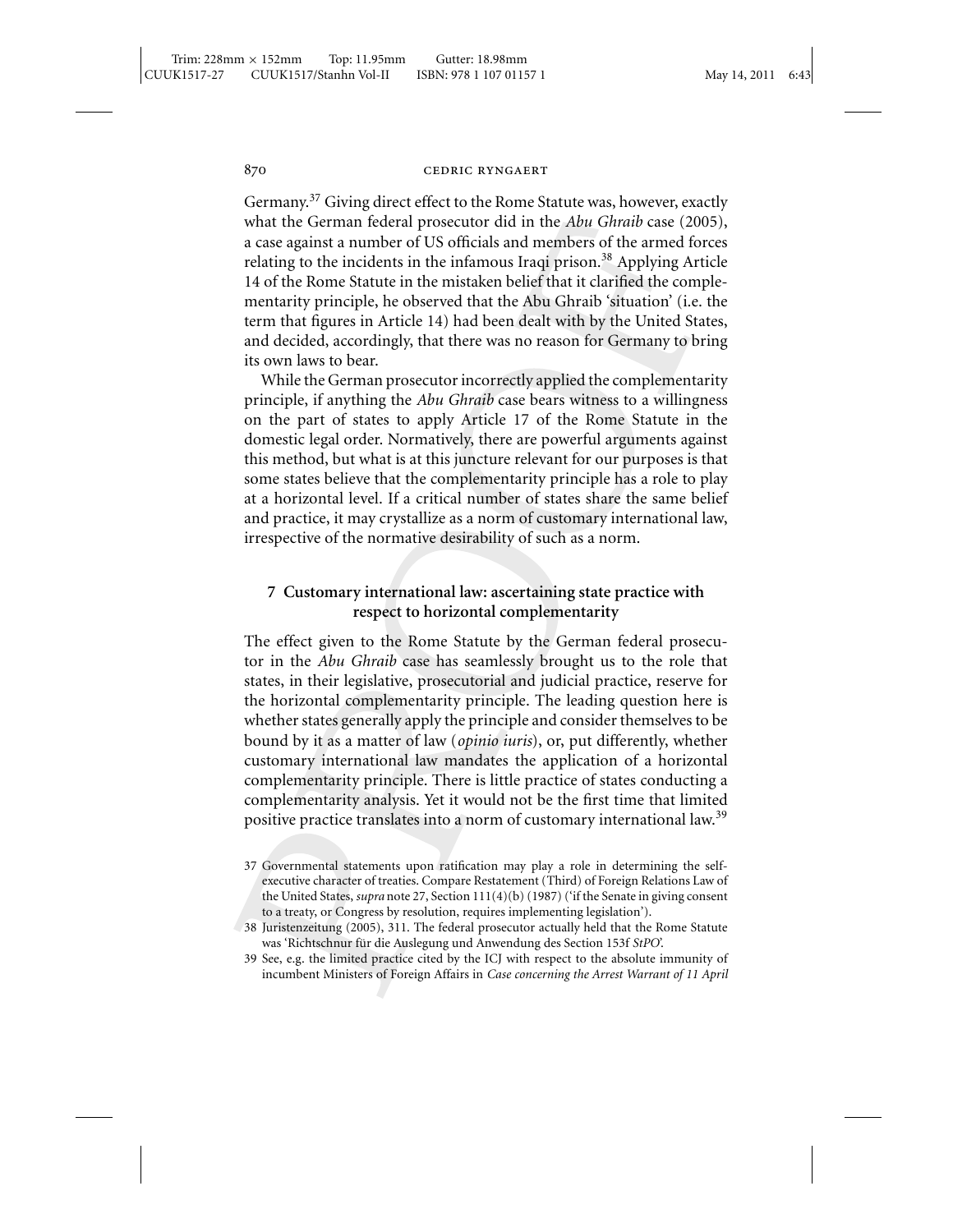But then, it should be established that the limited practice which is put forward is indeed unambiguous for it to form the basis for a claimed customary norm. It is argued that on the basis of the state practice available – German and Spanish practice in particular – it cannot reasonably be stated that the states concerned consider a complementarity analysis to be mandated by law.

Let us first further discuss the federal prosecutor's reasoning in the *Abu Ghraib* case. This reasoning has been heavily criticized in the doctrine, including by me.<sup>40</sup> Article 14 of the Rome Statute, which was cited by the German prosecutor, can indeed hardly be considered as applicable to the case, as the article addresses the referral of a situation by a state party (the article cannot even applied by analogy, as the United States, of course, did not refer the *Abu Ghraib* situation to the German federal prosecutor). More importantly, even if, *arguendo*, the Rome Statute could have direct effect in the domestic legal order, the reference to 'situation' in the Rome Statute does not mean that the ICC or a bystander state can satisfy itself with the fact that 'something' is done to investigate and prosecute crimes committed in respect of a situation under review, even if the individuals who are targeted in the complaint in fact remain unpunished. This is precisely what the German federal prosecutor decided: since, at the time of deciding, a number of persons presumed to be responsible for the transgressions had been prosecuted in the United States, the United States should have been regarded as adequately and genuinely dealing with the situation. Accordingly, in the prosecutor's view, there was no need for German complementary jurisdiction over any individuals allegedly involved in the situation.<sup>41</sup>

Regardless of the merits of the prosecutor's application of the complementarity principle in the German legal order, it is unclear from the decision whether the prosecutor believed that he was *bound* to apply the principle under international law. Seen from one perspective horizontal

*2000* (*Democratic Republic of the Congo* v. *Belgium*), ICJ, Judgment 14 February 2002, para. 52.

- 40 K. Ambos, 'Völkerrechtliche Verbrechen, Weltrechtsprinzip und §153f StPO', Neue Zeitschrift für Strafrecht (2006), 434, 436; M. E. Kurth, 'Zum Verfolgungsermessen des Generalbundesanwaltes nach §153f StPO', (2006) *Zeitschrift fur Internationale Strafrechts- ¨ dogmatik*, 81, 85; Ryngaert, *supra* note 2, 171–2; C. Ryngaert 'Universal Jurisdiction in an ICC Era: A Role to Play for EU Member States with the Support of the European Union', (2006) *Eur. J. Crime, Crim. L. & Crim. Justice* 43, 63.
- 41 It is noted that the Oberlandesgericht of Stuttgart refused to judicially review the federal prosecutor's decision on the ground that such a decision is a discretionary one that is not subject to review. *Neue Zeitschrift für Strafrecht*, Decision, 13 September 2005, 2006, 117.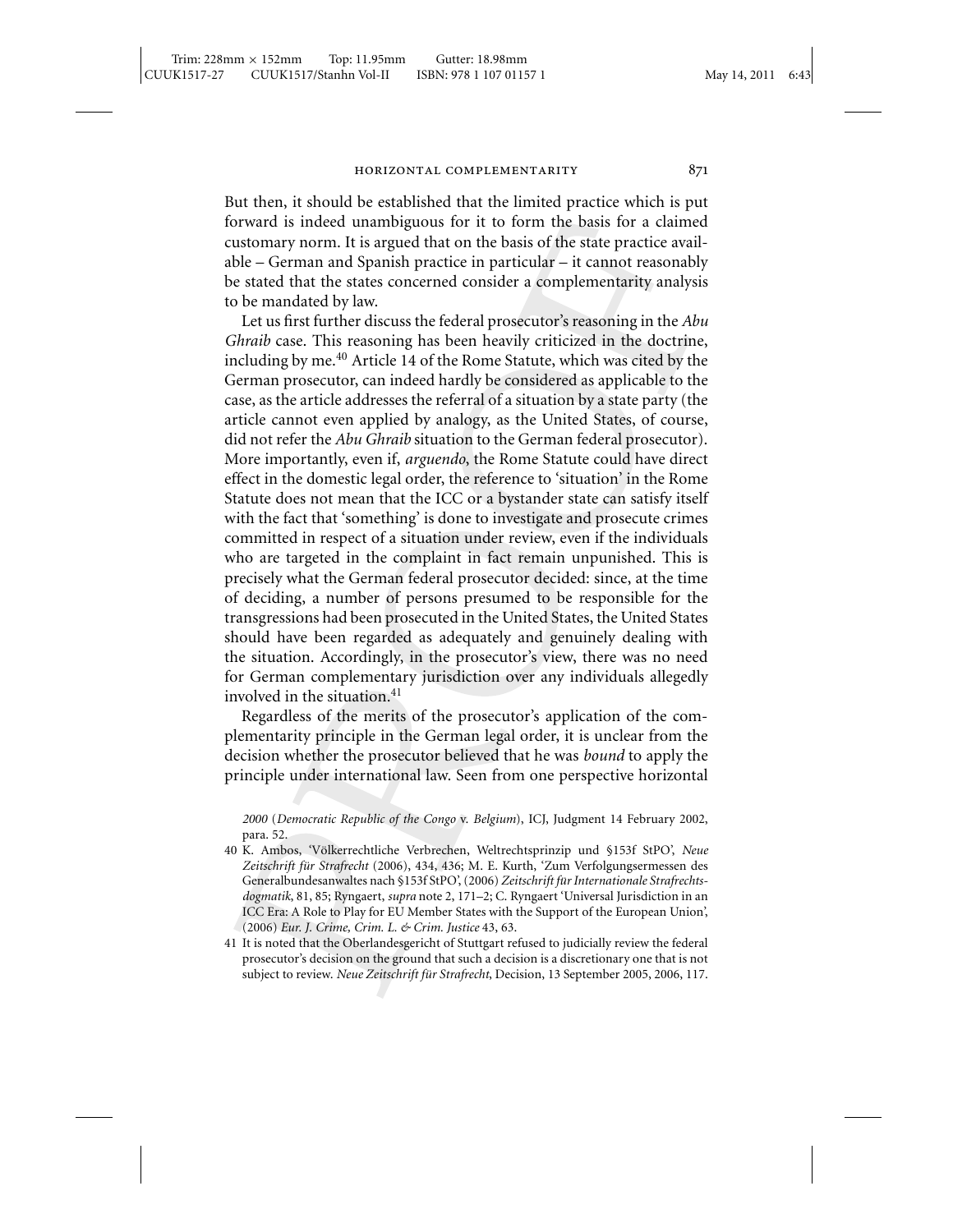complementarity, as interpreted idiosyncratically by the prosecutor, may appear to be a welcome tool for the prosecutor to dispose of a politically sensitive case. Taking the purportedly objective character and application of the principle seriously, however, it is useful to take a closer look at the structure of the procedural provisions of the German StPO in order to ascertain the normative character of the horizontal complementarity principle in Germany. When doing so, doubts emerge as to whether German law actually *allows* the complementarity principle to play a strong normative role in the first place.<sup>42</sup> The relevant article in the StPO provides that the federal prosecutor may renounce the prosecution, in relation to an act committed abroad, of a foreigner present in Germany, if surrender to an international tribunal or extradition to a prosecuting state is admissible (*zulässig*) and intended (*beabsichtigt*).<sup>43</sup> Accordingly, to the extent that a complaint targets an individual present in Germany the federal prosecutor will normally only be able, under German law, to defer to a foreign state if that state is bringing a prosecution *and* the individual could be extradited to that state. If he cannot be extradited – for instance because there has been no extradition request, because there is no extradition treaty between Germany and the other state, or because there is a risk that his substantive or procedural human rights will be violated in the other state – the German federal prosecutor is under an obligation to prosecute; there will be no room for deferring on the basis of the complementarity principle. There is more room for deference in the event that the complaint targets individuals who are not yet present on German soil, but even then, renouncing prosecution is not mandatory on the basis of the text of the law.<sup>44</sup> Therefore, Germany arguably does not consider the principle of horizontal complementarity to be a norm that binds prosecutors and courts.

In Germany, the complementarity principle appears to provide only a non-binding guideline for prosecutors and courts. The same holds true in Belgium, whose Preliminary Title of the Code of Criminal Procedure provides that the federal prosecutor may refuse to initiate proceedings if 'the specific circumstances of the case show that, in the interest of the proper administration of justice and in order to honour Belgium's international obligations, said case should be brought either before the

<sup>42</sup> Singelnstein and Stolle, *supra* note 31, 121. 43 StPO, section 153 (f)(2) *in fine*.

<sup>44</sup> StPO, section 153 (f)(2) ('Die Staatsanwaltschaft *kann insbesondere* von der Verfolgung einer Tat, die nach den §§6 bis 14 des Völkerstrafgesetzbuches strafbar ist, in den Fällen des §*153c* Abs. 1 Nr. 1 und 2 absehen . . .') (emphasis added).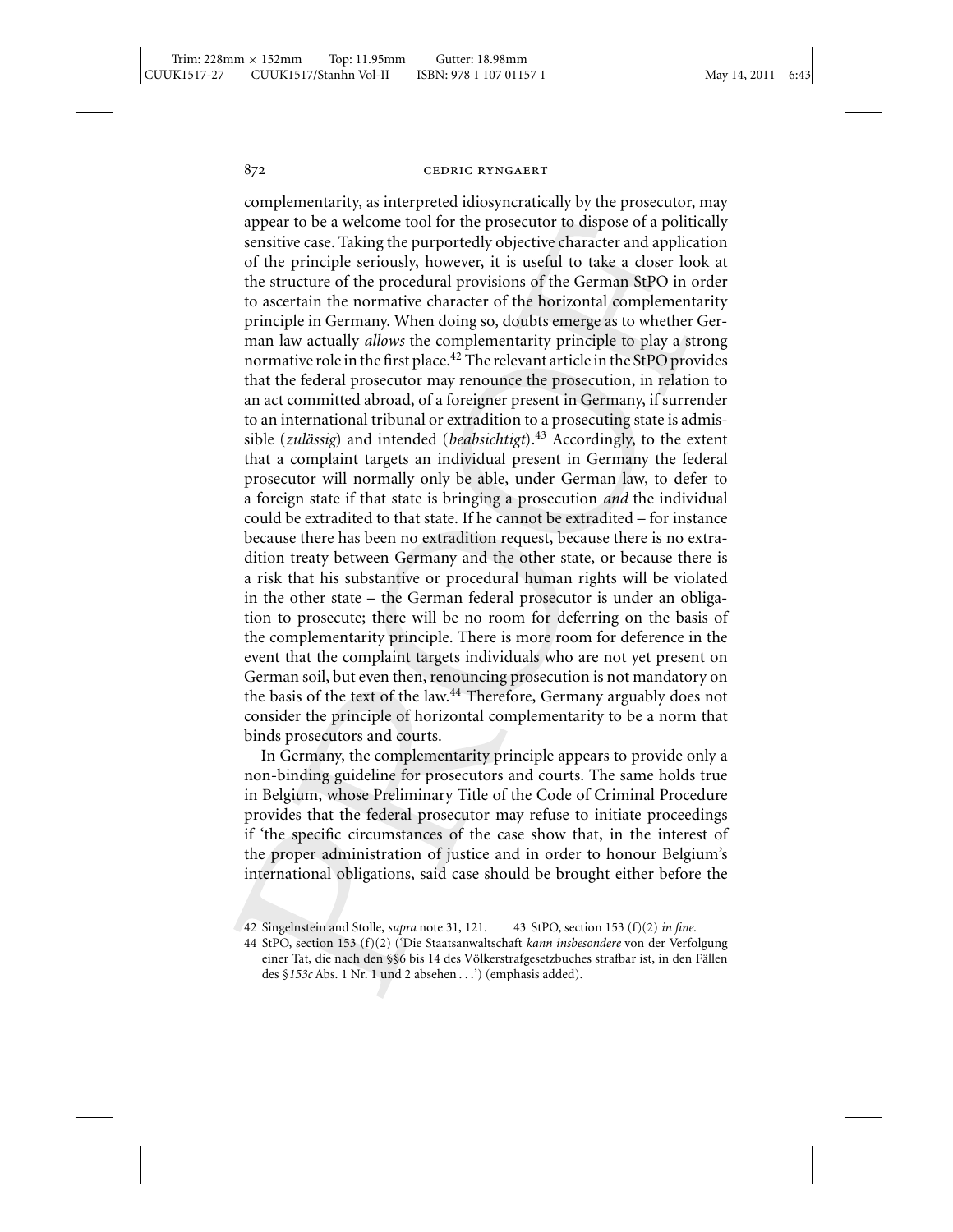international courts, or before the court of the place in which the acts were committed, or before the court of the state of which the perpetrator is a national, or the court of the place in which he can be found, and to the extent that said court is independent, impartial, and fair, as may be determined from the international commitments binding on Belgium and that state'.<sup>45</sup> No application of this provision has so far been reported.

Other states have not laid down the principle of horizontal complementarity in their criminal codes. The absence of statutory codification of a horizontal complementarity principle does not mean, however, that the principle cannot impose limits on the exercise of universal jurisdiction. It surely can, if prosecutors and courts derive it directly from international law, comity or general principles underlying the legal system. A good example of this category of states is offered by Spain, whose prosecutors have initiated many investigations on the basis of the universality principle. As will be demonstrated, however, Spain does not seem to believe that international law *requires* the application of a binding horizontal complementarity principle to prosecute international crimes.

The principle of subsidiarity/horizontal complementarity in relation to international crimes has quite a history in Spain. Its application went largely unchallenged until 2003, when a conservative Spanish Supreme Court rejected it in its *Guatemala Genocide* judgment.<sup>46</sup> This was not because the principle *limited* Spain's exercise of jurisdiction to an unacceptable degree, but, on the contrary, because the principle unjustifiably *expanded* Spain's jurisdiction in that it allowed Spain – on the basis of an 'able and willing' test – to pass judgment on another state's judicial acts, thereby possibly impeding the political branches' conduct of foreign relations.<sup>47</sup> On closer inspection, these combined act of state and political question doctrines in fact militated not so much against horizontal complementarity, but rather against the very application of the universality principle, given the political sensitivity of many cases arising under that

46 Spanish Supreme Court, Decision of the Supreme Court concerning the *Guatamala Genocide* care, Decision No. 327/2003, 25 February 2003, (2003) 42 *ILM*, 686.

<sup>45</sup> See Art. 10, 1*bis*, and Art. 12*bis* of the Preliminary Title of the Belgian Code of Criminal Procedure. English translation available in (2003) 42 *ILM*. 1258, 1267.

<sup>47</sup> The Court noted that basing this test 'on the real or apparent inactivity of local courts implies a judgment of one state's courts about the ability to administer justice of the similarly situated organs of another sovereign state (Section II $[6]$ ), while such an "unable or unwilling" inquiry might be appropriate for the International Criminal Court, national courts should not be making these kinds of judgments, which could have an important effect on foreign relations and should be left to the political branches'. Cf., N. Roht-Arriaza, 'Guatamela Genocide Case', (2006) 100 *AJIL* 208–9.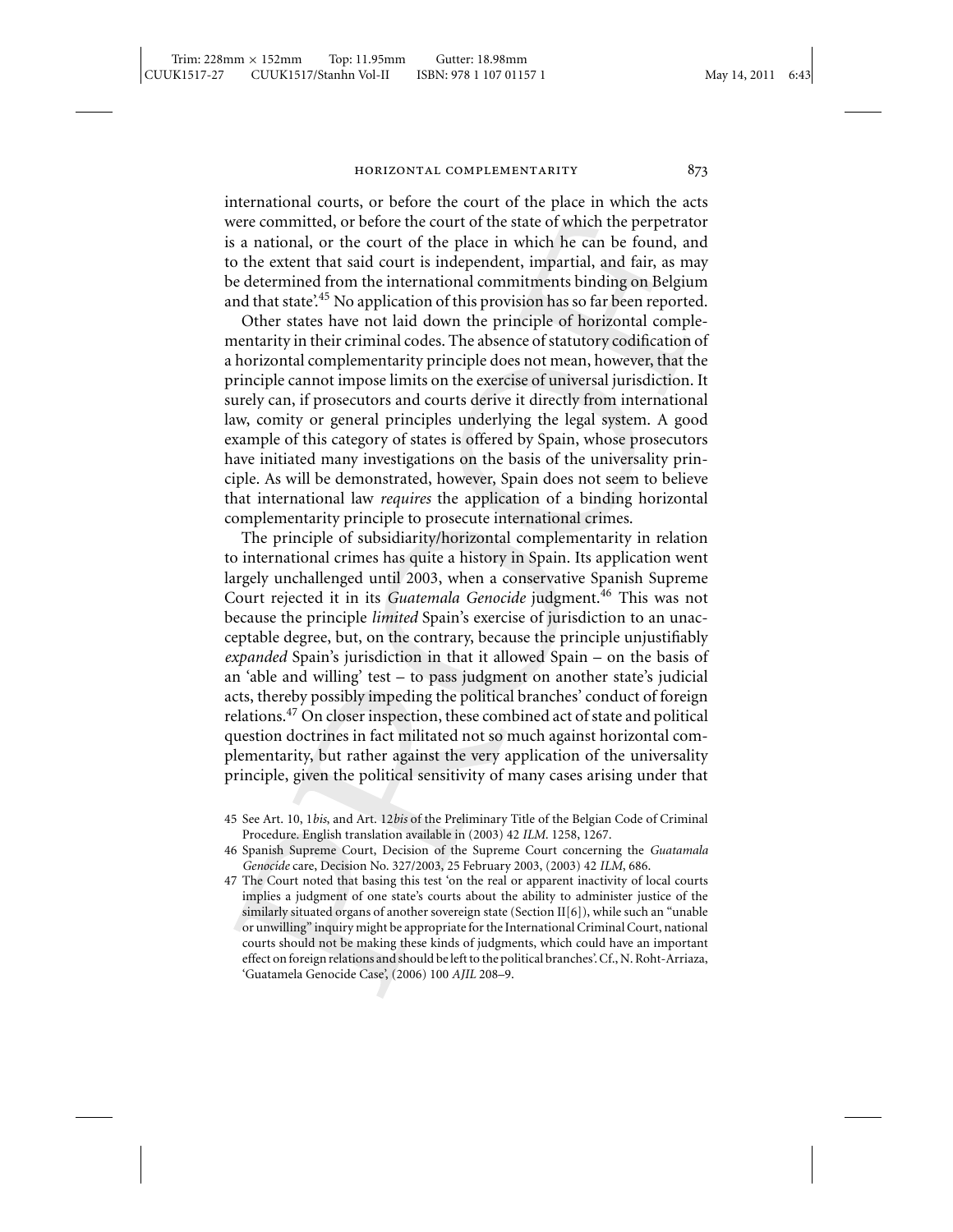principle. It should be realized in this context that complementarity only comes into play at the admissibility stage, *after* a court has upheld jurisdiction. This is indeed the regime in the Rome Statute, where the jurisdictional articles (5–16) logically precede those on admissibility (17–19). If a court does not have jurisdiction over a case, there is no need to conduct an admissibility analysis. Accordingly, in Spain, complementarity could only have an autonomous meaning provided that the universality of jurisdiction over international crimes was no longer contested.

The lawfulness of universal jurisdiction was eventually reaffirmed, however, in relation to the same *Guatemala Genocide* case, by a progressive Spanish Constitutional Court in 2005,  $48$  which consequently quashed the Supreme Court's judgment. Logically, the Court subsequently addressed the admissibility question, i.e. the question of whether a horizontal complementarity/subsidiarity principle, which was in fact also applied by the courts *after* the Supreme Court's 2003 judgment,<sup>49</sup> would impose hard and fast *legal* limits, under international law, on Spain's exercise of universal jurisdiction. This was in fact the first, and so far the only, time that a domestic court has inquired into the *international legal basis* of horizontal complementarity.<sup>50</sup>

It was not wholly surprising that the Constitutional Court ruled that international law did *not* oblige states to conduct a complementarity analysis along the lines of Article 17 of the Rome Statute. As noted above, international law does not seem to prioritize the grounds of jurisdiction; $51$ there is no evidence that the universality principle is a subsidiary principle which can only be relied on if the exercise of jurisdiction based on 'stronger' principles, such as territoriality or nationality, proves to be ineffective. Horizontal complementarity/subsidiarity may exist as a principle, of course, but not one endowed with legal normativity. Instead, it may

<sup>48</sup> Constitutional Tribunal (Second Chamber), *Guatamala Genocide* case, Judgment No. STC 237/2005, 26 September 2005, (2006) 100 *AJIL* 2010.

<sup>49</sup> E.g. in the *Scilingo* case, decided by the Spanish High Court a few months before the Constitutional Court handed down its judgment in *Guatemala Genocide*. *Public Prosecutor's Office* v. *Scilingo Manzorro*, Final appeal, Judgment No. 16/2005, 19 April 2005, available in Oxford Reports on International Law in Domestic Courts, ILDC 136 (ES 2005), para. B.5 of the judgment.

<sup>50</sup> Horizontal complementarity has been codified in a number of national codes of criminal procedure (e.g. section 153(f) of the German StPO and Article 12*bis* of the Preliminary Title of the Belgian Code of Criminal Procedure). If domestic courts apply the complementarity principle, they do so in the first place as a matter of *national* law, rather than of *international* law.

<sup>51</sup> Cf. *supra* Section 2.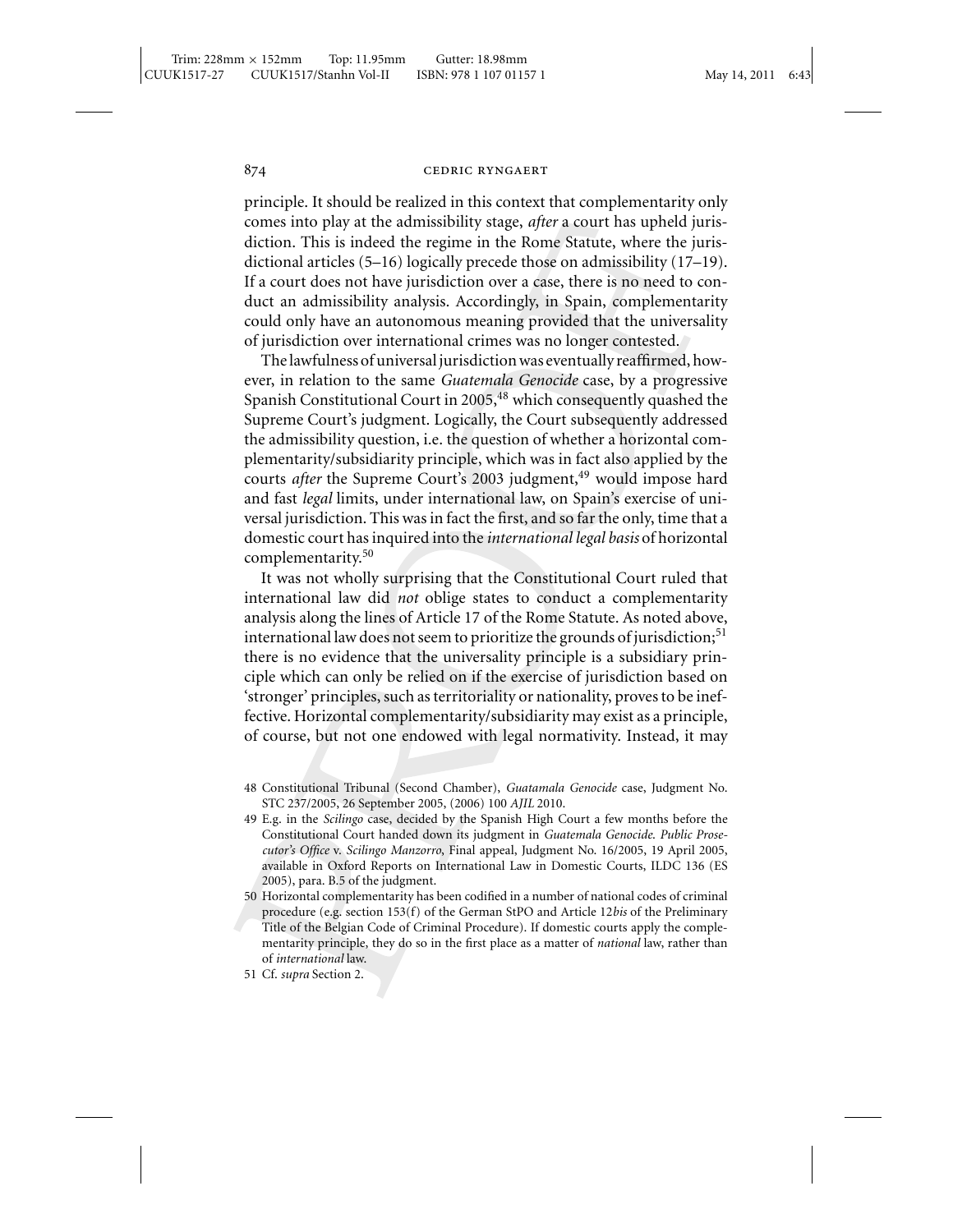merely constitute a principle of politico-criminal policy. Prosecutors may thus invoke it to justify their unwillingness to commence proceedings in the face of evidence of proceedings occurring, or having occurred, in the territorial state or the state of nationality, *in the exercise of their prosecutorial discretion* (possibly guided by national prosecutorial guidelines), and not because international law contains a binding obligation to that effect.

It is reiterated here that the relevant German 'complementarity' provision (Section 153f of the StPO), discussed in the previous section, has no binding character either, as a matter of international law or as a matter of domestic law. While, admittedly, that provision has carved out an exception to the German principle of mandatory prosecution in cases of crimes against international law, it clearly does not *require* that German prosecutors forgo their exercise of jurisdiction. The article may urge them to dismiss a case if the criteria for the exercise of complementary jurisdiction by German authorities are not met. Yet in essence, German prosecutors remain entitled to exercise jurisdiction, even in spite of rather strong evidence that a state with a stronger nexus is able and willing genuinely to investigate and prosecute a case.

Hostility towards, or uneasiness with the principle of complementarity – at least as applied by the ICC – may also be gleaned from Spain's 2006 progress report on the implications for Council of Europe member states of the Ratification of the Rome Statute. In this report, Spain stated that:

Article 7.3 of the Organic Act on Cooperation with the ICC expressly states that if the ICC Prosecutor does not initiate an investigation related to the facts that have been reported, *or the ICC determines the inadmissibility of the matter*, the report, complaint or request may be resubmitted to the competent Spanish authorities, which thus recover their full jurisdiction and competence.<sup>52</sup>

Accordingly, Spain does not consider itself to be bound by an inadmissibility finding of the ICC made on the basis of the vertical complementarity principle. In all likelihood, Spain is indeed not bound by the Rome Statute or ICC decisions on the basis of the Statute, as the ICC does not directly apply in the domestic legal order (see above). Yet it is telling that the Spanish authorities are not even willing to defer to ICC admissibility findings as a matter of *prosecutorial policy*: these authorities may thus

<sup>52</sup> CE Doc. 4th Consult/ICC (2006), Strasbourg, 14 September 2006 (emphasis added), quoted in Jo Stigen, *The Relationship between the International Criminal Court and National Jurisdictions. The Principle of Complementarity* (2008), 192–3.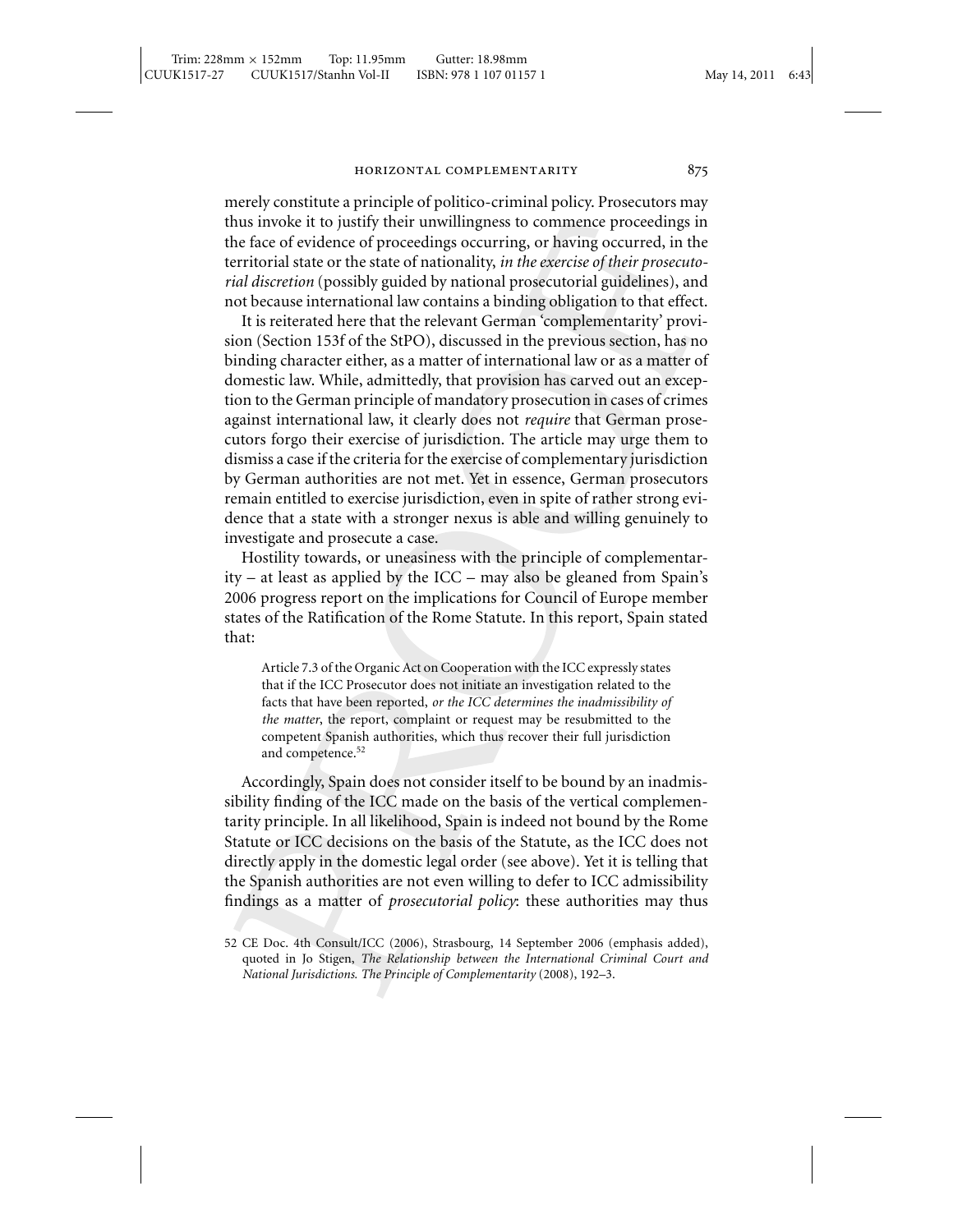second-guess authoritative ICC determinations (even though Spain is a party to the Rome Statute), and conduct either a horizontal complementarity analysis of a different order (possibly using a lower threshold of admissibility), or no complementarity analysis at all. As discussed above, the Spanish courts may of course apply some sort of horizontal complementarity analysis as a matter of non-binding *criminal policy*. But this analysis is very different from the one conducted by the ICC, which separates the legal requirements relating to admissibility/complementarity from the exercise of prosecutorial discretion.<sup>53</sup>

# **8 In support of domestic courts applying a horizontal complementarity principle**

So far, six elements that have a bearing on the answer to the question whether there is, or should be, a principle of horizontal complementarity have been discussed. None of these elements yields a convincingly positive answer to the question. As set out in Section 3, the principle of sovereignty may fail to circumscribe the jurisdiction which states are entitled to: as soon as states can invoke a jurisdictional ground, no further limiting principles, such as a principle of horizontal complementarity, may apply under the classic international law of jurisdiction. Along similar lines, in Section 3, it was noted that there is no principle of transnational *ne bis in idem*. The absence of this principle allows bystander states to cast aside judgments pronounced by courts in other states, resulting in the conviction or acquittal of the accused, even if the latter states have genuinely investigated and prosecuted the crime. Then in Section 4 it was shown that one of the main systemic rationales of the complementarity principle is enhancing compliance through threat. Because the ICC can make good its threat to exercise jurisdiction and declare cases admissible by enlisting the support of the international community, the complementary nature of its jurisdiction may, at least in theory, guarantee the success of its mission. In contrast, states *ut singuli*, when exercising universal jurisdiction, cannot carry that big a stick, as enlisting international support to coax the territorial or national state into compliance will ordinarily prove much more difficult to garner. Moreover, as argued in Section 5, states may lack the wherewithal effectively to develop and implement a complementarity

<sup>53</sup> Admissibility/complementarity is discussed in Articles 17–19 of the Rome Statute, whereas the 'interests of justice' criterion, which forms the basis for the Prosecutor's policy, is discussed in Article 53.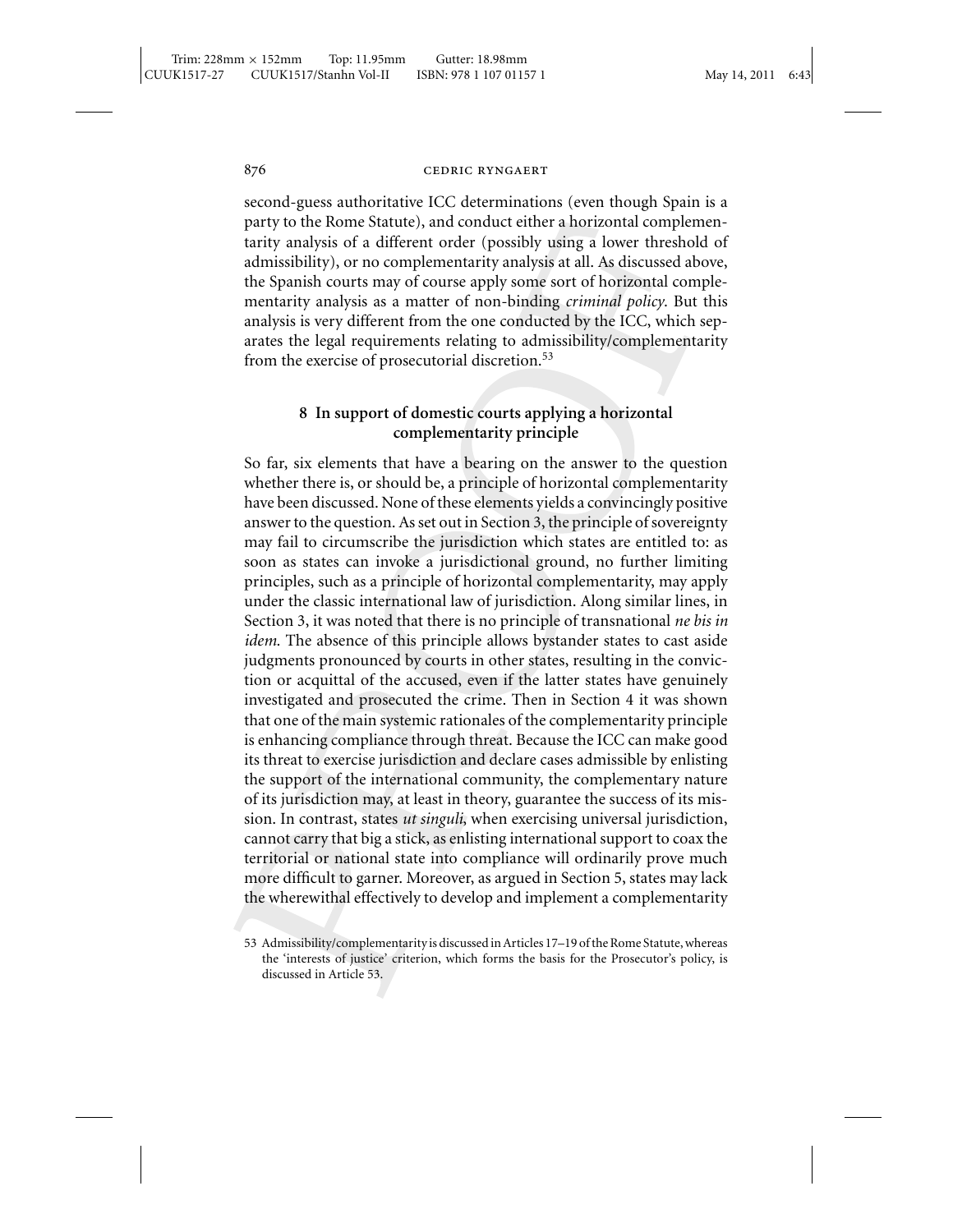strategy aimed at enhancing compliance with territorial or national states' duties to prosecute ('positive complementarity'). Section 6 turned its gaze to techniques for giving effect to international law in domestic courts, but also on that front, the argument does not particularly weigh in favour of horizontal complementarity. Indeed, there is no evidence that Article 17 of the Rome Statute was meant to have direct effect in domestic courts hearing international criminal cases. In its Section 7, eventually, it was shown that states exercising universal jurisdiction do not consider a horizontal complementarity principle to be binding on their prosecutors and courts.

All this presents a rather gloomy picture of horizontal complementarity under international law. However, none of the elements discussed allows us to reject horizontal complementarity outright. Indeed, there are indications that horizontal complementarity has its rightful place in the structure of international law and relations. After all, sovereignty, as discussed in Section 2, also has a *negative* connotation. When bystander states bring their laws to bear, they are not allowed to violate the principle of non-intervention. Precisely by casting aside investigations and prosecutions brought in other states, bystander states may encroach on the latter's legitimate interests, thus causing international friction and protest. Furthermore, while there may be no hard and fast principle of transnational *ne bis in idem* (Section 3), it remains no less true that some states respect the *res judicata* effect of foreign judgments in relation to international crimes.<sup>54</sup> And from a policy perspective, there is some evidence that the threat of prosecution by bystander states has contributed to the initiation of local prosecutions (see Section 4). As a related matter, it is not excluded that bystander states with some experience in prosecuting international crimes cases might beef up their investigative units so as to enable them to enter into dialogue with the territorial and national state, and to make a bystander forum only the ultimate complementary forum (see Section 5). After all, for a bystander state, it is cheaper and more efficient to have these crimes prosecuted in the home state. As far as the direct effect of the Rome Statute's provision on complementarity (Article 17) is concerned, while that provision should probably not be given direct effect in the domestic legal order, it has been observed that states are nevertheless willing to do just that (Section 6). This testifies to their willingness to carry out a horizontal complementarity analysis.

<sup>54</sup> E.g. Canada, Crimes Against Humanity and War Crimes Act (c. 24), Art. 12.2; Spanish Organic Law on the Judicial Power Art. 23.2 (c) in conjunction with Art. 23.5.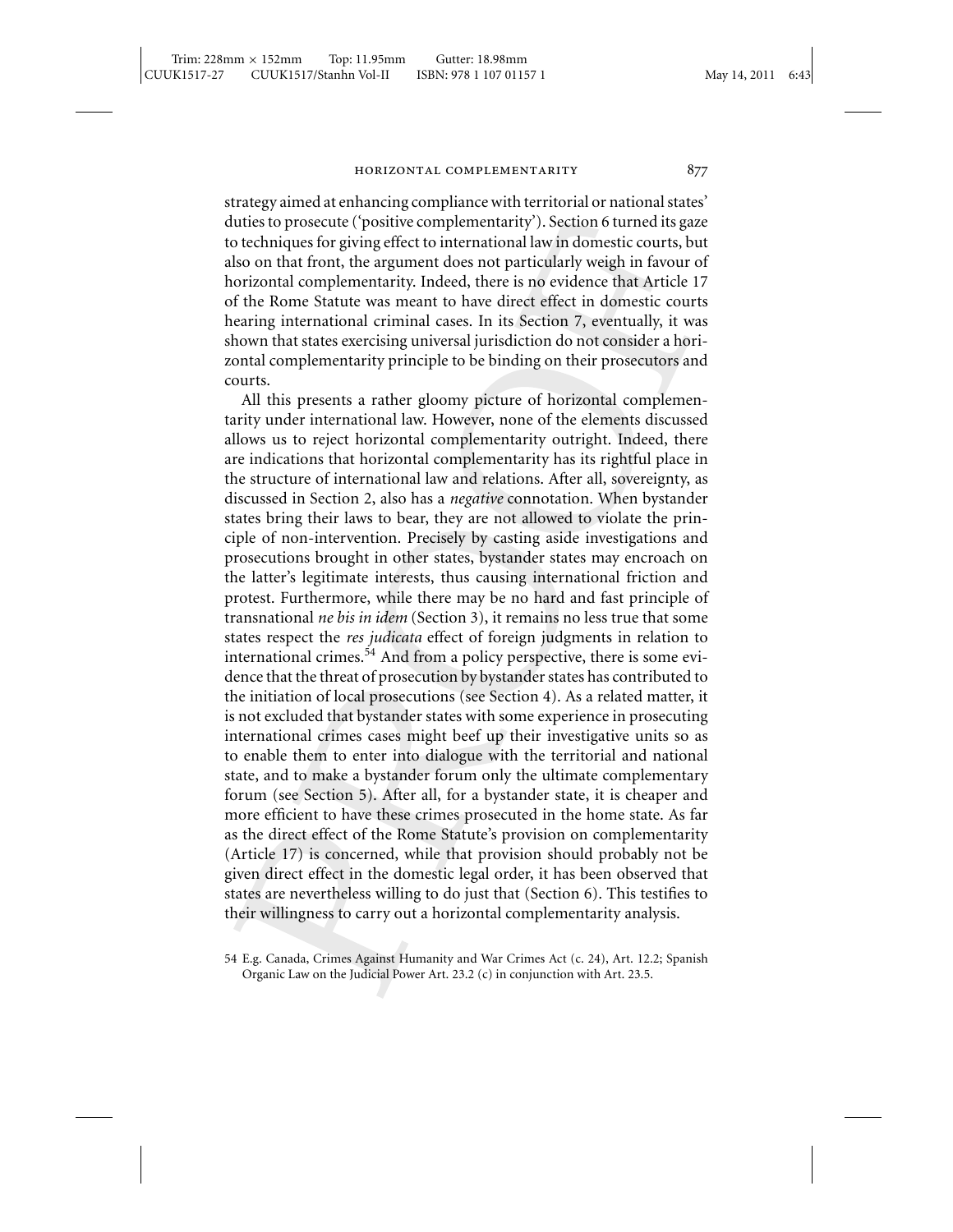While states such as Spain and Germany may not consider a horizontal complementarity analysis to be binding (Section 7), they clearly do believe that such an analysis is desirable from the point of view of criminal policy. Horizontal complementarity guarantees that their courts do not become overburdened, and that only the cases that deserve to be prosecuted extraterritorially *are* prosecuted: these are the cases which the territorial or national state is unable or unwilling genuinely to investigate and prosecute, and in relation to which positive complementarity efforts (aimed at convincing initially reluctant territorial or national states to assume their responsibility) do not bear fruit. Horizontal complementarity also guarantees that the diplomatic fallout of the exercise of extraterritorial jurisdiction remains limited: territorial or national states that apparently shield the perpetrator from responsibility by carrying out sham or no proceedings at all against him or her are unlikely to engender much sympathy and support within the international community. Like complementarity at the ICC, horizontal complementarity may ensure that sovereignty is not used as a shield, while at the same time it ensures respect for and, even better, encourages good faith investigations and prosecutions by the territorial or national state.

Thus, there are strong normative arguments in favour of a principle of horizontal complementarity, although admittedly it may not yet have crystallized as a norm of customary international law given the dearth of pertinent state practice. However, stating that there is such a thing as horizontal complementarity is one thing, implementing it correctly is quite another. A warning may have to be provided here as to an overly policybased horizontal complementarity analysis. Lacking principled guidance, such an analysis may easily be contorted for political purposes. And because prosecutors are not under a *legal* duty to carry out a complementarity analysis, assuming that there are no administrative guidelines on horizontal complementarity which are binding on them either, they may even believe that they can do wholly *without* a complementarity analysis, or at least carry out a very superficial self-serving analysis without genuinely inquiring into whether the territorial or national state has conducted any relevant proceedings.

### **9 Lessons from recent Spanish practice**

An example of the glaring lack of attention for prosecutorial efforts in the accused's home state was recently offered by the Spanish indictment of a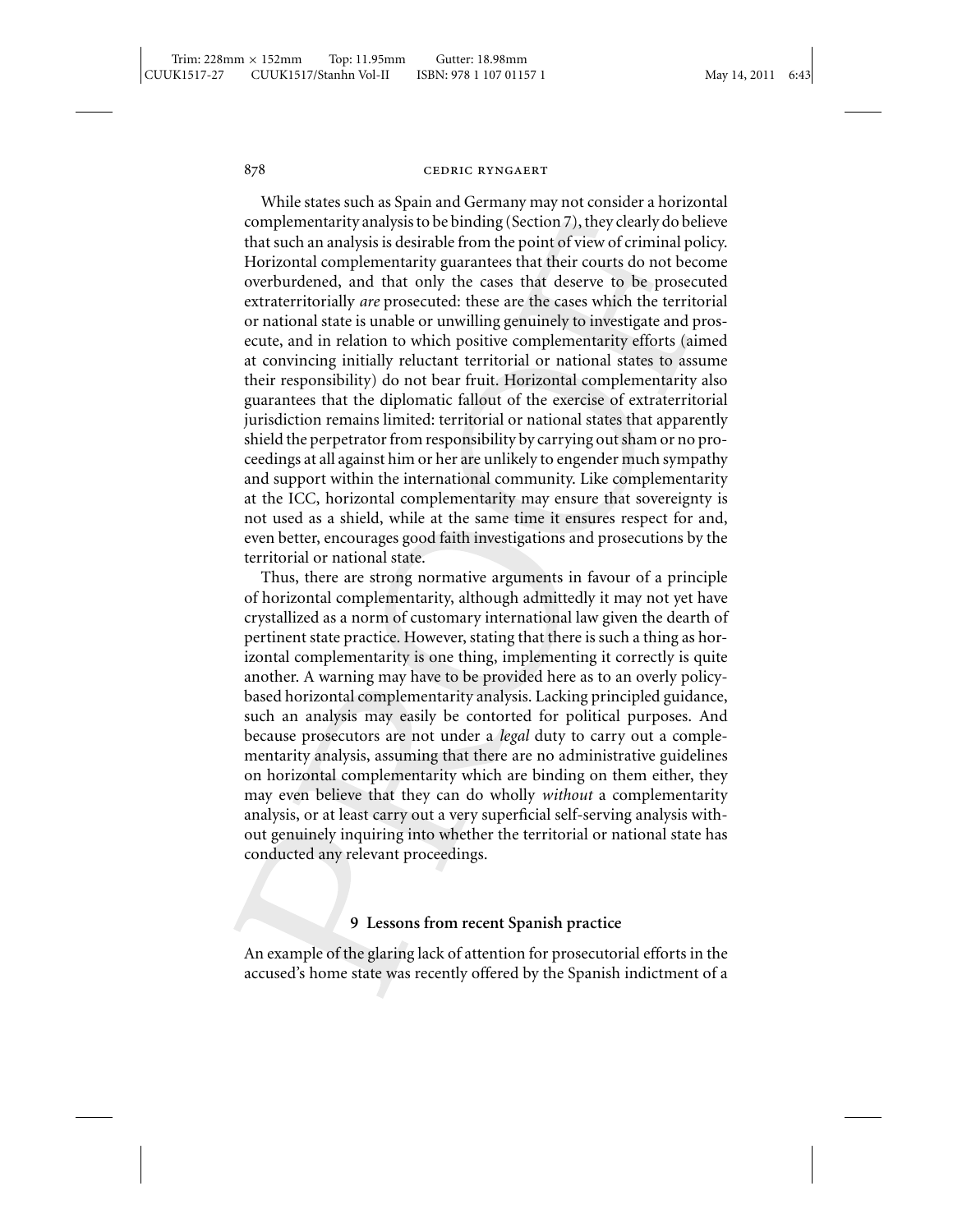number of high-ranking Rwandan officials in 2008.<sup>55</sup> In this indictment, investigative Judge Merelles of the Spanish Audiencia Nacional remained conspicuously silent on Rwanda's efforts to bring the named suspects to justice.<sup>56</sup> Possibly, he was of the opinion that, because the indictment targeted persons linked to the sitting Rwandan Government, it was not to be expected that the Rwandan authorities would seriously investigate the crimes allegedly committed by the suspects. This may be true, but it would have been more honest if the judge had explicitly shed some light on this issue. If he had taken complementarity seriously and had looked at Rwandan practice, he could have come across the case of Wilson Gumisiriza – who was named in the Spanish indictment – in Rwanda itself. He could have noticed that proceedings were to be initiated against Gumisiriza in Rwanda at the time of the indictment.<sup>57</sup> If he had waited somewhat, he could have noticed that, while Gumisiriza was acquitted by the Military Court of Kigali on 24 October 2008,<sup>58</sup> the prosecution appealed .<sup>59</sup> What is clear is that the Rwandan justice system seemed to be working. Regrettably, the Spanish judge passed this over, and drew up the indictment, at least against Gumisiriza, without awaiting the outcome of the Rwandan proceedings (which did not seem to shield the perpetrator from responsibility, at least not at the time of writing this contribution).

A similar lack of attention for local investigations is demonstrated by the Audiencia Nacional's court order of 29 January 2009, which granted leave to proceed in the action brought by the representatives of a number of Palestinian civilians killed as a consequence of the targeted bombing of the house of Salah Shehadeh, an alleged Hamas commander, by the Israeli Defence Forces ('IDF') in Gaza in 2002.<sup>60</sup> As far as complementarity is concerned, Judge Andreu limited himself to noting, almost in passing,

<sup>55</sup> Juzgado Central de instruccion No. 4, Audiencia Nacional, Sumario 3/2.008 – D. Auto.

<sup>56</sup> See also X., 'The Spanish Indictment of High-ranking Rwandan Officials', (2008) 6 *JICJ* 1003, 1008–9.

<sup>57</sup> Arrests were made on 11 June 2008 following joint investigations between Rwanda's prosecution authorities and the Office of the Prosecutor General of the ICTR. See 'Rwanda: Four RDF Officers Arrested', 11 June 2008, http://allafrica.com/stories/200806120012.html.

<sup>58</sup> Hirondelle News Agency Arusha, 'Rwanda/Church – Rwandan Military Court Acquits Two Officers and Sentences Two Others', 24 October 2008, www.hirondellenews.com/ content/view/2540/26/.

<sup>59</sup> Hirondelle News Agency Arusha, 'Rwanda/Bishops – Rwandan Military Court to Rule over Appeals on February 25th', 29 January 2009, www.hirondellenews.com/content/ view/2878/26/.

<sup>60</sup> Central Magistrates' Court No. 4, Audiencia Nacional, Madrid, Preliminary Report no. 157/2.008-G.A., 29 January 2009, unofficial translation by FIDH, www.fidh.org/IMG/pdf/ admission order propery translated-1.pdf ('*Audiencia Nacional's* Order'). See also, for a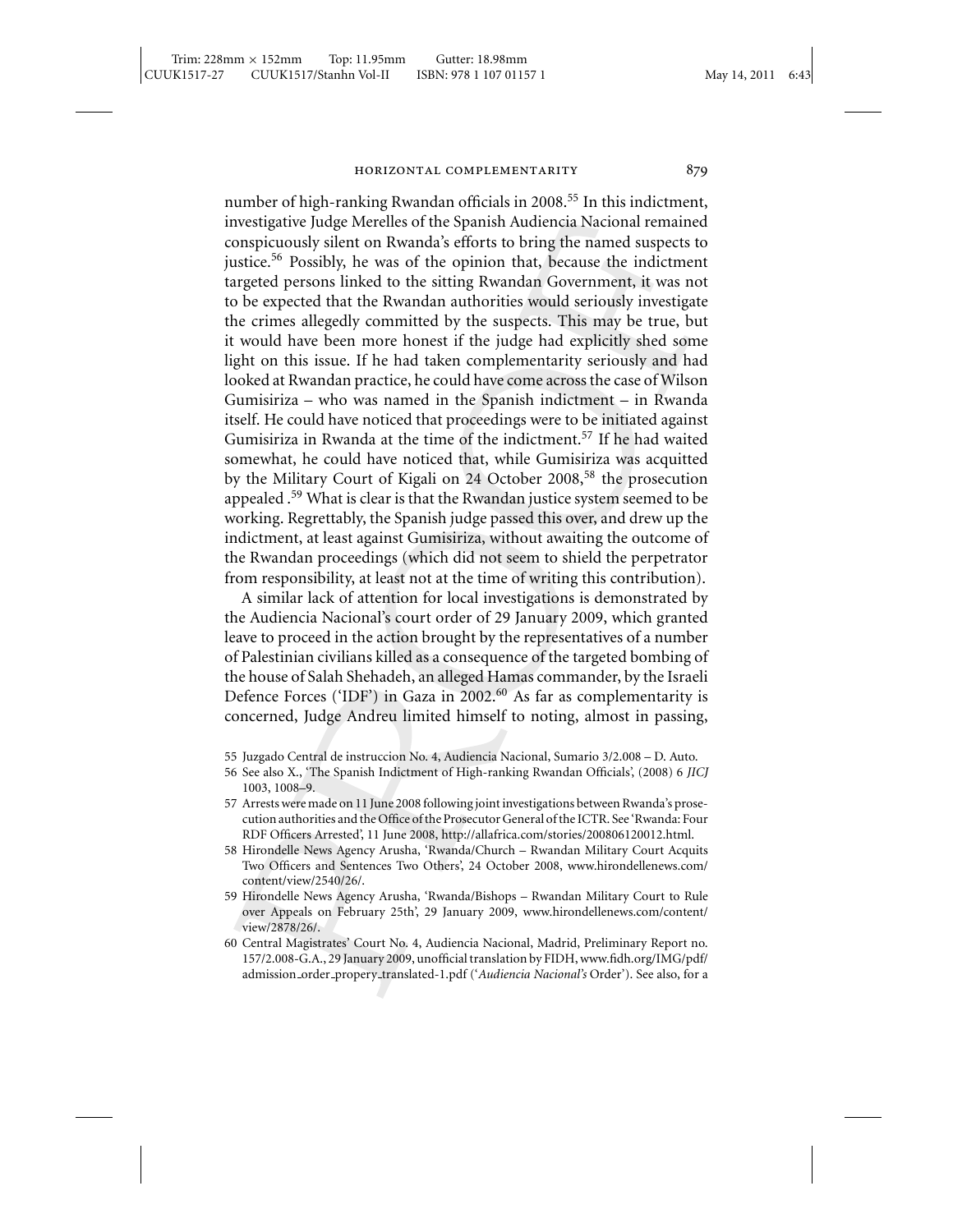that 'there is no evidence that any proceedings have been brought to investigate the facts'.<sup>61</sup> This assessment is inaccurate. In fact, the IDF and the Israeli Security Agency had launched an inquiry immediately after the death of Shehadeh. This inquiry showed 'that the procedures followed in the IDF operation were correct and professional', and that, while it 'found shortcomings in the information available, and the evaluation of that information, concerning the presence of innocent civilians near Shehadeh's vicinity, the timing or the method of the action would have been changed, as was done a number of times in the past<sup>762</sup> Although it is true that no criminal prosecutions were subsequently brought,  $63$  it is no less true that a number of rulings by Israeli courts, including the Israeli Supreme Court – courts that are known for their independence – were made in relation to the *Shehadeh* case.<sup>64</sup> It is almost superfluous to note that a dismissal of the case does not in itself evidence unwillingness on the part of Israel genuinely to investigate and prosecute. More generally,

discussion of the *Shehadeh* case, S. Weill, 'The Targeted Killing of Salah Shehadeh. From Gaza to Madrid', (2009) 7 *JICJ* 617.

- 61 Audiencia Nacional's Order, *supra* note 60, at para. 3.
- 62 Israeli Ministry of Foreign Affairs, 'Findings of the inquiry into the death of Salah Shehadeh', 2 August 2002, www.mfa.gov.il/MFA/Government/Communiques/2002/ Findings%20of%20the%20inquiry %20into%20the%20death%20of%20Salah%20Sh.
- 63 In 2006, the UN Special Rapporteur on extrajudicial, summary or arbitrary executions called on Israel to explain whether the findings of the inquiry were followed by any disciplinary or criminal proceedings, and, if not, the reasons given as to why not (UN Doc. E/CN.4/2006/53/Add.1, (2006)), but apparently the request went unanswered.
- 64 According to the Israeli daily *Haaretz*, immediately upon the judge's order being made public, the Israeli Ministry of Justice sent the Israeli Embassy in Madrid a large amount of documents which included legal rulings and Supreme Court decisions dealing with the targeted killing of Shehadeh. The Embassy would submit those documents to Judge Andreu. *Haaretz*, 'Spanish FM: We'll act to prevent war crimes probes against Israel', 3 February 2009, www.haaretz.com/hasen/spages/1059964.html. The Israeli case is known as *Hess and ors* v. *Military Advocate General and ors*, HCJ 8794/03. The petitioners before the Israeli Supreme Court demanded that the Attorney General initiate criminal proceedings against the commanders involved in the bombing of Shehadeh, and that the government establish a more independent and more competent investigation committee than the one in fact appointed. On 23 December 2008, the Israeli Supreme Court denied the petition on administrative law and not on international law grounds. It held that the decisions taken by the respondents were not so unreasonable as to justify judicial intervention, and that such intervention would only possibly be appropriate after an independent examination committee concluded its investigation. Thanks to Elad Peled for pointing this out to me. See also I. Rosenzweig and Y. Shany, 'Universal Jurisdiction: Spanish Court Initiates an Inquiry of the Target Killing of Salah Shehadeh', www.idi.org.il/sites/english/ResearchAndPrograms/NationalSecurityandDemocracy/ Terrorism and Democracy/Newsletters/Pages/3d%20Newsletter/1/SpanishCourtInquiry SalahShehadeh.aspx.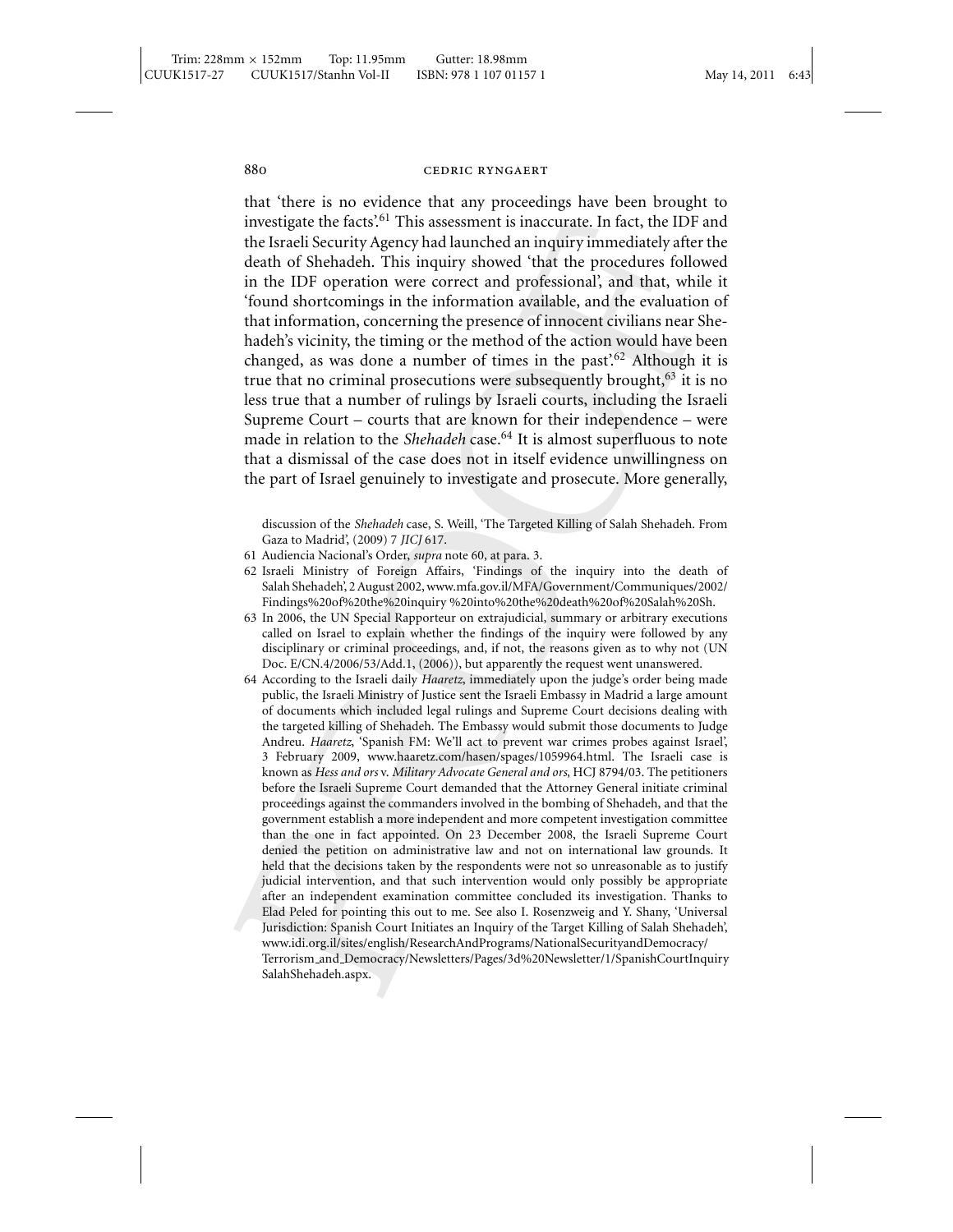reference should also be made to the Israeli Supreme Court's momentous 'targeted killings' decision of 14 December 2006. In this decision, the Court, drawing widely on recognized sources of international humanitarian law, held that the death of civilian bystanders as a consequence of a targeted killing is not necessarily in violation of international law: only to the extent that the collateral damage is disproportionate to the military advantage sought would this be the case.<sup>65</sup> This decision, taken by a presiding judge who is well-known for his liberal, human rights-friendly views,<sup>66</sup> was generally praised in the international law literature for its moderate nature.<sup>67</sup> When after a thorough analysis based on the facts of the case, Israeli legal experts conclude that there has been no violation of the law, prosecutions should arguably not be brought. Rather than an unwillingness to bring a case, there is simply no case to answer in this situation. As a result thereof, complementarity jurisdiction does not come into play at all.<sup>68</sup>

The perception of the judge's insensitivity towards Israel's situation in the *Shehadeh* case is augmented by his holding that the facts 'must be considered as a Crime against Humanity, and concerning which the international commitments subscribed by Spain impose prosecution', and that they constitute 'an attack against civilian population, already illegitimate from the start<sup> $69$ </sup> – as if there is no act involved of carefully weighing the protection of the lives of innocent civilians against the military advantage anticipated. The judge's failure to heed, or even discuss, Israel's arguments as to the unlawful character of the targeted

- 65 *Public Committee against Torture in Israel and Palestinian Society for the Protection of Human Rights and the Environment* v. *Israel and others*, Original petition to the High Court of Justice, HCJ 769/02, Oxford Reports on International Law in Domestic Courts, ILDC 597 (IL 2006), paras. 40–6.
- 66 See E. Peled, annotation ILDC 597 (IL 2006), *supra* note 64, A8 ('The fact that President Barak, whose deep commitment to preserving human rights has been evident, decided to uphold the targeted killings policy, albeit on strict conditions, could be read to signify the uniqueness of the phenomenon of terror, at least from an Israeli perspective, and the acute necessity of confronting it seriously').
- 67 E.g. A. Cassese, 'On Some Merits of the Israeli Judgment on Targeted Killings', (2007) 7 *JICJ* 339; A. Cohen and Y. Shany, 'A Development of Modest Proportions. The Application of the Principle of Proportionality in the *Targeted Killings* Case', (2007) 7 *JICJ* 310.
- 68 Compare Rosenzweig and Shany, *supra* note 64 (submitting that 'it is unclear whether Spain is particularly well-suited to address [the criminality of the targeted killing of Shehadeh] especially given the fact that proceedings in Israel are still pending (although, admittedly, at a very slow pace)').
- 69 Audiencia Nacional's Order, *supra* note 60, para. 3 (translation by the International Federation for Human Rights ('FIDH')).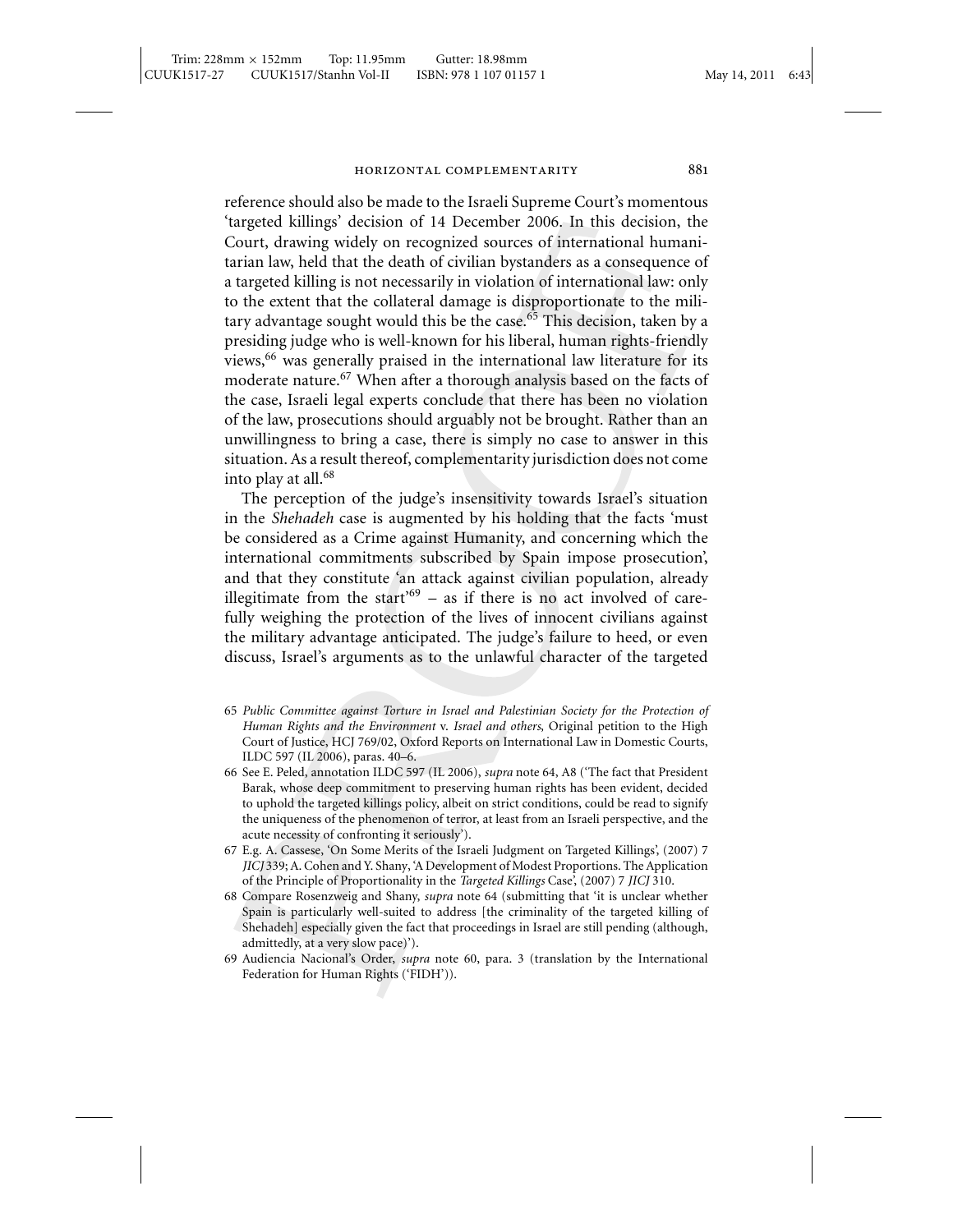killings – arguments that are not extreme, but are crafted on the basis of recognized principles of international law – is highly regrettable; if the judge had taken complementarity seriously, he would have adduced evidence of genuine unwillingness to investigate on the part of Israel. Since, moreover, a bystander state's judge has less expertise and legitimacy than the ICC, a high level of deference under the complementarity principle is required.<sup>70</sup> A high level of deference is all the more warranted in relation to a conflict party's proportionality determinations made in the heat of battle. For such a judge, it is a tall order indeed to second-guess matters that essentially pertain to national military tactics. Only when disproportionality between means and ends is blatant should a domestic judge initiate investigations on the basis of the complementarity principle.<sup>71</sup> It is open to serious doubt whether such blatant disproportionality was present in the *Shehadeh* case.

After a challenge by the public prosecutor, Judge Andreu upheld his decision to open an investigation on 4 May 2009.<sup>72</sup> This time round he did pay attention to proceedings brought in Israel, but considered them to be insufficient so as to warrant deference on the part of Spanish judicial authorities. Amongst others, he pointed out that the targeted killing of Shehadeh took place in the Occupied Palestinian Territories, and not in Israeli territory. Therefore, in the Judge's view, the complementarity principle would not come into play at all, and Spain would have *primary* jurisdiction over the killing.<sup>73</sup> In any event, although the judge believed that a complementarity analysis was not required, $74$  he did perform one, but noted, rather predictably, that the Israeli authorities who had

- 71 See also Rosenzweig and Shany, *supra* note 64 (stating, in relation to the *Shehadeh* case that 'an unprincipled employment of universal jurisdiction by foreign judges with a limited appreciation of the unique dilemmas posed by terrorism and counter-terrorism could produce a 'chilling effect' that could further complicate the fight against terrorism', and that 'it is questionable that the exercise of universal jurisdiction can be appropriately exercised in the case of the Shehadeh targeted killing operation, which involves difficult issues of law, fact and procedure').
- 72 Juzgado Central de Instruccion No Cuatro, Audiencia Nacional Madrid, No. 157/2.008, ´ 4 May 2009.
- 73 *Ibid*., second legal argument, 2. It is noted, however, that at least under ICC law the complementarity principle also requires deference to the primary jurisdiction of the state of which the perpetrator is a national. Apart from that, it is arguable that Israel still exercises effective territorial control over the Occupied Palestinian Territories, so that primacy of Israeli jurisdiction on the basis of territoriality is appropriate.
- 74 See also *ibid*., fifth legal argument, 13 (stating that the Geneva Conventions do not establish a regime of subsidiary universal jurisdiction).

<sup>70</sup> Cf. Ryngaert, *supra* note 2, at 177.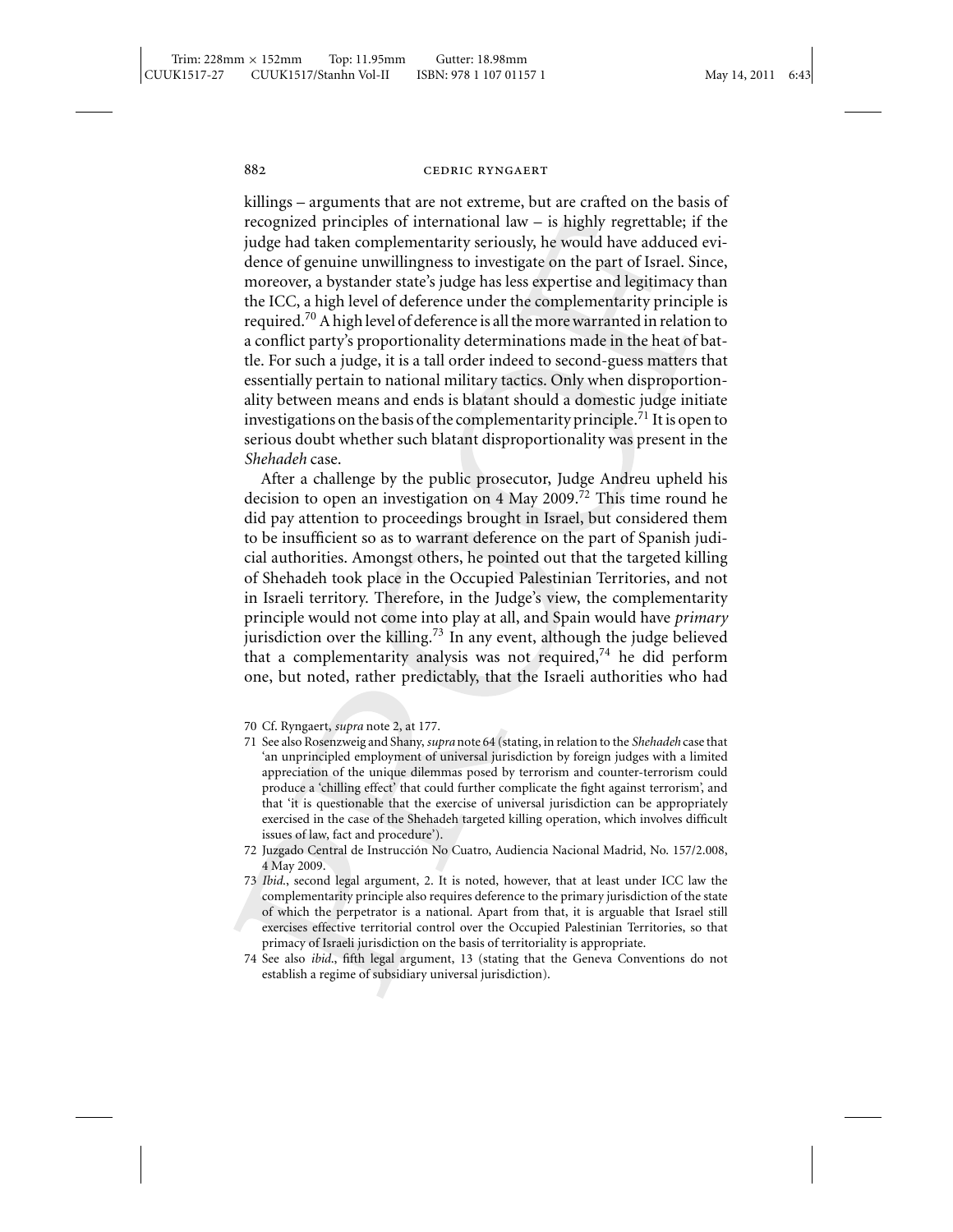conducted investigations were not independent, that its decisions did not motivate or justify the inaction on the Israeli side and that, in fact, since 2002 Israeli authorities had not initiated proceedings inquiring into the criminal responsibility for the targeted killing.<sup>75</sup> This, in turn, arguably allowed Spanish authorities to establish jurisdiction. Another oddity of the decision is the judge's observation that the (purported) absence of an Israeli investigation necessarily led to a finding of there being no concurrent jurisdiction (by Spain and Israel) and thus no jurisdictional conflict,<sup>76</sup> as if Israel would not take issue with Spain's jurisdictional assertions.<sup>77</sup> Eventually, after another challenge by the public prosecutor, a Spanish appeals court closed Judge Andreu's investigation.

Complementarity was also given short shrift in a later decision of 29 April 2009 by the renowned Investigating Judge Baltasar Garzon (who had also initiated the investigation into Augusto Pinochet's alleged crimes) with respect to the acts of torture allegedly committed at the US detainee camp at Guantanamo Bay.<sup>78</sup> In this decision, the Judge completely dispensed with a complementarity analysis, and merely limited himself to stating: '... we find ourselves confronted with a situation of Universal Criminal Jurisdiction'.<sup>79</sup> At the time, it was well-known however that the Obama administration was undertaking efforts to come clean about the previous administration's torture memos and practices, and to reconsider the detainees' limited rights.

It is hardly surprising then that, in the immediate aftermath of Judge Andreu's *Shehadeh* order, Israel reacted furiously, and even called on Spain to amend its universality legislation in order to forestall abuse. The United States for its part appeared to be working actively behind

- 77 This 'vacuum' theory has also been used in order to justify assertions of extraterritorial jurisdiction in the field of antitrust law, notably in the United States. This theory fails to understand, however, that inaction on the part of a state may also amount to a conscious exercise of jurisdiction. It may lead to normative competency conflicts when another state actively exercises jurisdiction.
- 78 Central Court for Preliminary Criminal Proceedings, Number Five, National Court Madrid, Preliminary Investigations 150/09-N, 29 April 2009, unofficial English translation by the Center for Constitutional Rights.
- 79 *Ibid*., 10. The Judge cited an opinion of a judge at the Spanish Supreme Court who found in 2006 with respect to Guantanamo that 'the detention of hundreds of people, among them the appealing party, without charges, without guarantees and therefore without control and without limits, at the Guantanamo base maintained by the United States military constitutes a situation that is impossible to explain, much less justify, from the legal and political reality in which it is found embedded'. *Ibid*., 9.

<sup>75</sup> *Ibid*., sixth legal argument, 13–14. 76 *Ibid*., sixth legal argument, 14.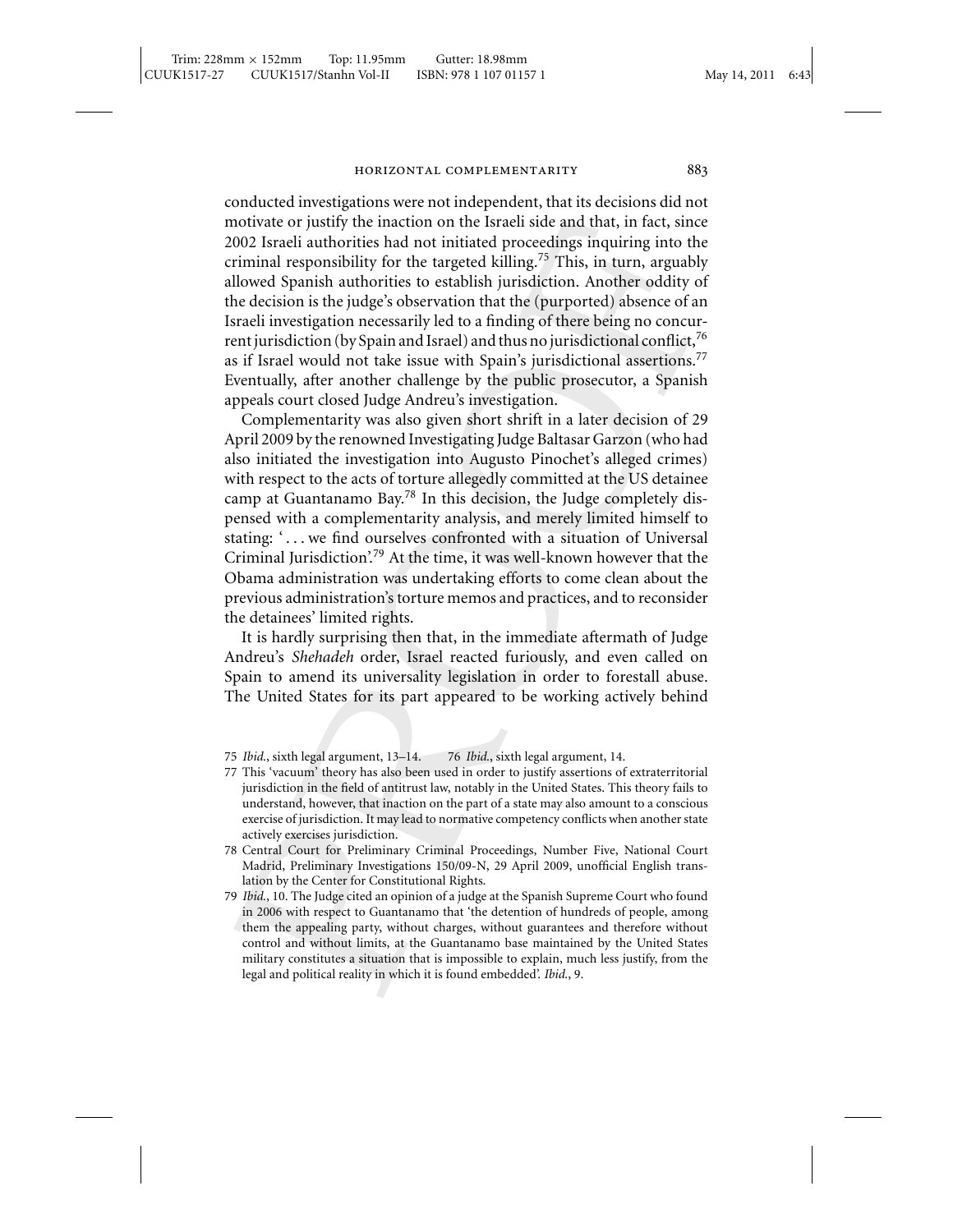the scenes to persuade Spain to limit universal jurisdiction.<sup>80</sup> Spain's political authorities quickly caved in to foreign concerns: the day after Judge Andreu issued his order, Spain's Foreign Minister informed his Israeli counterpart that Spain would indeed amend its liberal universality legislation. $81$ 

Eventually, Spain did not shed the universality principle altogether, but conditioned its application to situations of the presumed offender being found in Spain (i.e. presence-based or secondary universality, as required by many other states providing for universal jurisdiction), or of the victims having Spanish nationality (i.e. the passive personality principle), or situations having a relevant connection with Spain.<sup>82</sup> Important for our purposes, the amendment in addition calls for the application of a complementarity analysis, along the lines of German statutory law. Under the new law, jurisdiction does not lie if another state, or an international tribunal, has initiated an investigation or an effective prosecution.<sup>83</sup> The law also clarifies that Spanish proceedings are suspended if another state or tribunal has commenced proceedings.<sup>84</sup>

- 80 Political commentators were more open, however. See, e.g. A. C. McCarthy, 'Spain's "Universal Jurisdiction" Power Play', *The National Review*, 31 March 2009 ('Were [Spain's manoeuvering] not camouflaged as legal process, it would properly be regarded as a hostile act: an explicit threat of capturing . . . American officials for performing their official duties in defense of the United States').
- 81 *Haaretz*, *supra* note 64. See also El Pais, 'Moratinos promete cambiar la ley para frenar al juez, según la ministra israelí', 31 January 2009, www.elpais.com/ articulo/espana/Moratinos/promete/cambiar/ley/frenar/juez/ministra/israeli/elpepunac/ 20090131elpepinac 13/Tes.
- 82 Boletín Oficial del Estado, Núm. 266, 4 November 2009, Sec. I, p. 92089, 92091, Art. 1. See also Enmienda núm. 676, 121/000017 Proyecto de Ley de reforma de la legislación procesal para la implantacion de la Nueva Oficina Judicial, new Art. 23(4) and (5) of the ´ Ley Organica 6/1985, de 1 de julio 2009, del Poder Judicial, www.derechos.org/nizkor/ ´ espana/doc/oficinajud.html ('Sin perjuicio de lo que pudieran disponer los tratados y convenios internacionales suscritos por España, para que puedan conocer los tribunales españoles de los anteriores delitos deberá quedar acreditado que sus presuntos responsables se encuentran en España o que existen víctimas de nacionalidad española o constatarse algún vínculo de conexión relevante con España...').
- 83 *Ibid*., amendment of Art. 23.4, para. 2, *in fine*(' . . . para que puedan conocer los tribunales españoles de los anteriores delitos deberá quedar acreditado . . . en todo caso, que en otro pa´ıs competente o en el seno de un Tribunal internacional no se ha iniciado procedimiento que suponga una investigación y una persecución efectiva, en su caso, de tales hechos punibles').
- 84 *Ibid*., amendment of Art. 23.4, para. 3 ('El proceso penal iniciado ante la jurisdiccion´ española se sobreseerá provisionalmente cuando quede constancia del comienzo de otro proceso sobre los hechos denunciados en el país o por el Tribunal a los que se refiere el párrafo anterior').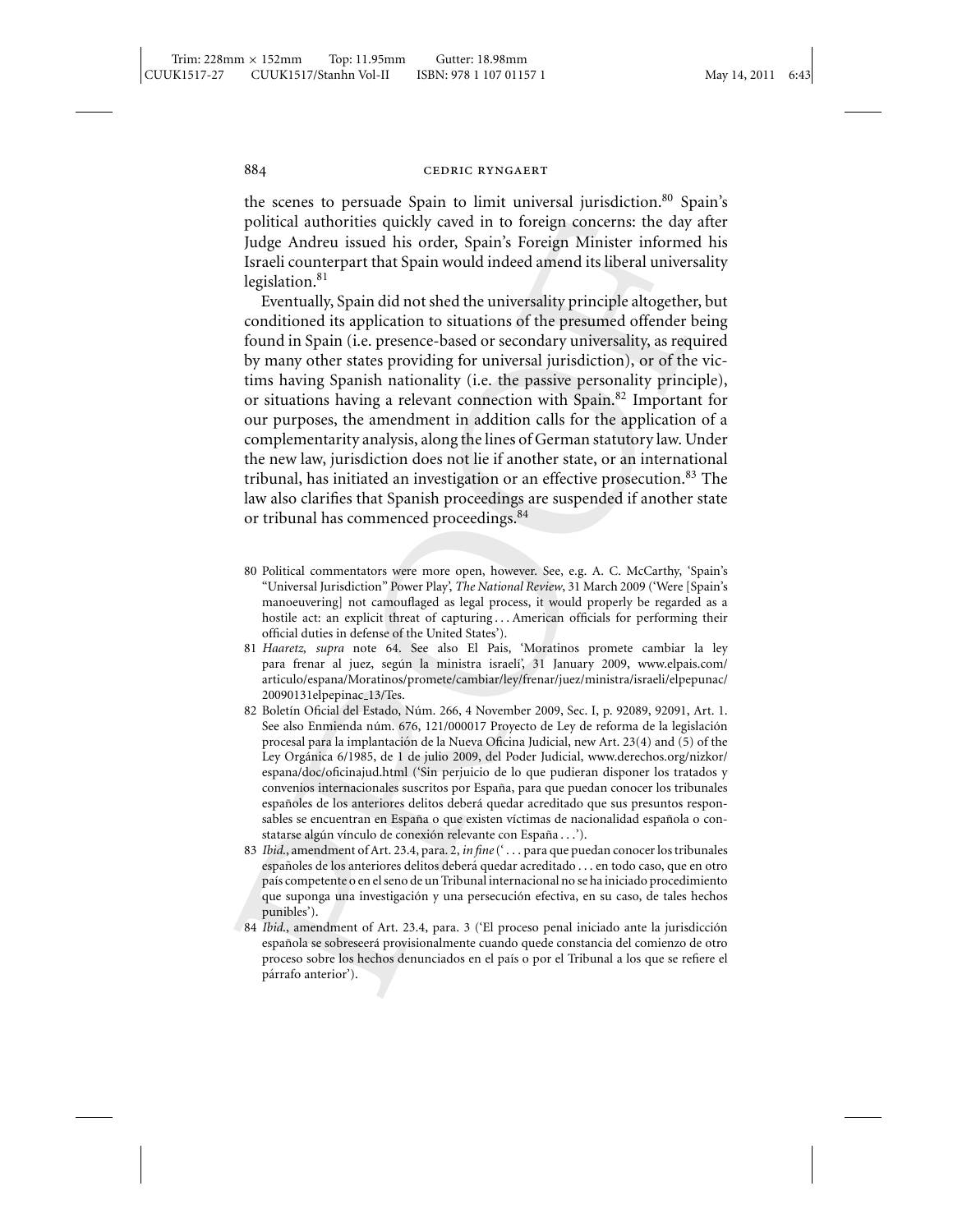The Spanish *Shehadeh* case presents a cautionary tale for our purposes of horizontal complementarity. The boomerang constituted by the absence of a serious complementarity analysis and the resultant jurisdictional over-reaching inevitably returned to the thrower, i.e. the Spanish authorities which condoned the practice of going after any alleged international criminal without paying heed to investigations in the presumed offender's home state. It can now only be hoped that Spain will not become the new Belgium, and that only the bathwater is thrown out, not the baby: it is the failure to conduct a horizontal complementarity analysis that ought to be remedied, not the universality principle itself.<sup>85</sup>

### **10 Concluding observations**

Reflecting on the Spanish universality decisions, one can understand that universal jurisdiction is presented as a European imperialist construct in other corners of the world.<sup>86</sup> For the legitimacy and viability of universal jurisdiction, it is crucial that the territorial or national state are accorded the first right of way to prosecute, and that due respect is shown for ongoing local prosecutorial efforts. So-called 'liberal' states such as Spain, or France, where a principle of complementarity or subsidiarity has never been applied in relation to criminal proceedings under the universality principle (amongst others against Rwandan officials), are therefore well advised to examine prosecutorial activity in the suspects' home state more

- 85 It is recalled that Belgium repealed its universality legislation in August 2003 after intense pressure by the United States. See L. Reydams, 'Belgium Reneges on Universality: the 5 August 2003 Act on Grave Breaches of International Humanitarian Law', (2003) 1 *JICJ* 679. Under the new legislation, the prosecution of violations of international humanitarian law is subject to a nationality requirement (Preliminary Title of the Code of Criminal Procedure Art. 6, 1*bis*, and 10, 1*bis*), and the prosecution of international crimes under the universality principle is only possible if international law *obliges* Belgium to prosecute (Art. 12*bis* of the same title). Mere international authorization to prosecute does not suffice. The new regime is set out at length (in Dutch) in: J. Wouters and C. Ryngaert, 'De toepassing van de (Belgische) wet van 5 augustus 2003 betreffende ernstige schendingen van het internationaal humanitair recht', special issue *Nullum Crimen*, April 2007, 21 pp. See also (again in Dutch): C. Ryngaert, 'De toepassing van het beginsel aut dedere aut judicare in de Belgische rechtsorde', (2008) *Tijdschrift voor Strafrecht* 346.
- 86 See, e.g. Assembly of the African Union, Decision on the Report of the Commission on the Abuse of the Principle of Universal Jurisdiction, Doc. Ex. CL/411 (XIII), 1 July 2008, stating: '1) The abuse of the Principle of Universal Jurisdiction is a development that could endanger International Law, order and security; 2) The political nature and abuse of the principle of Universal Jurisdiction by judges from some non-African States against African leaders, particularly Rwanda is a clear violation of their sovereignty and territorial integrity . . .'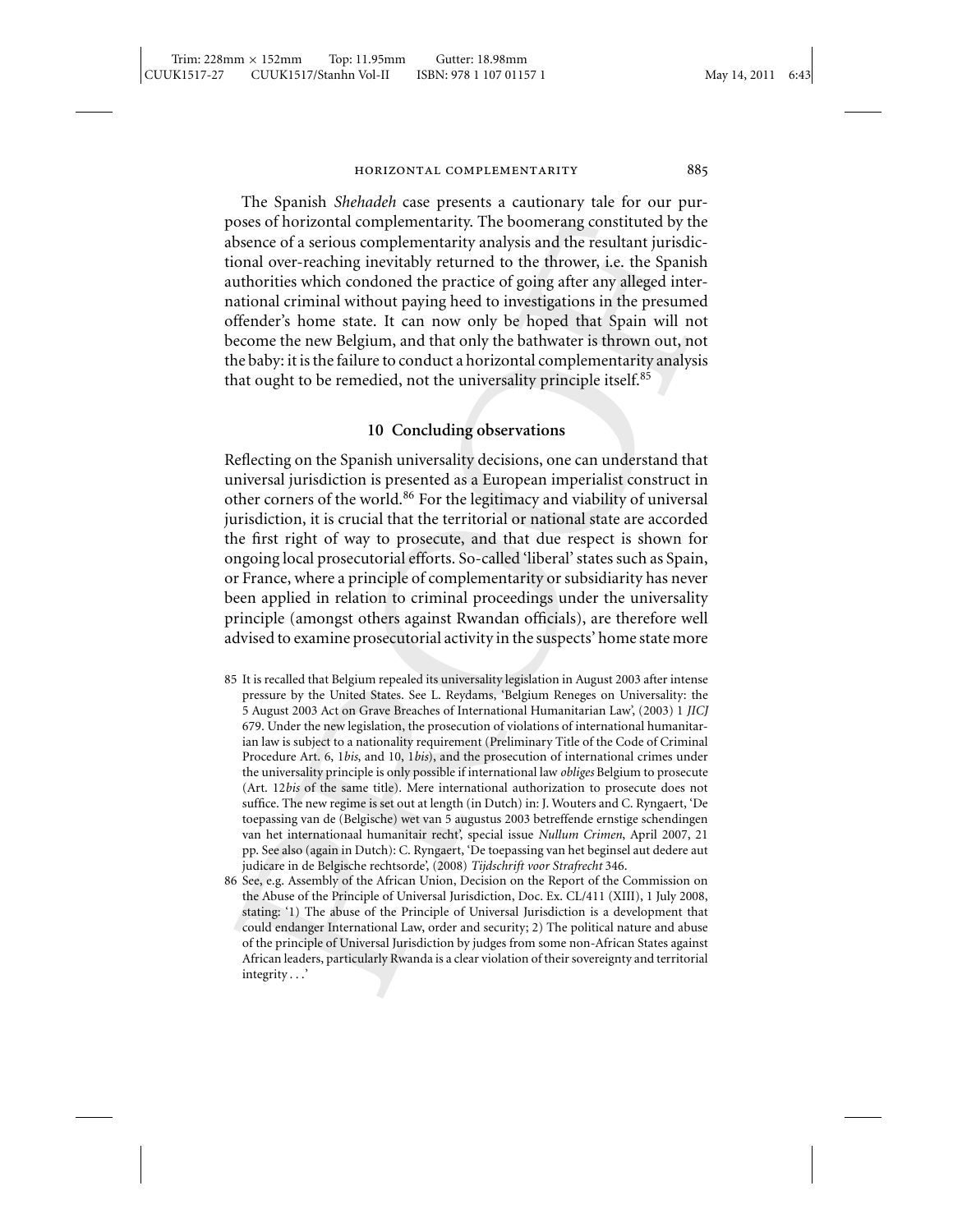seriously. As far as Rwanda is concerned, the Rwandan authorities ought to be given at least an opportunity to conduct their own proceedings. This is not so much out of respect for the principles of non-intervention and state sovereignty, but because evidence-gathering, effective historytelling, societal reconciliation and rule of law entrenchment best take place where the crimes have been committed.<sup>87</sup> Or as Gloria Anyango has noted in respect of French prosecutions of a number of Rwandan officials:

Rwanda is yearning to close the dark chapter in her history. This can only be possible if the world sincerely holds on to its vow, 'Never Again', by providing us a dignified opportunity to deal with the justice and accountability matters, to do with those responsible for the genocide – in this regard France's pompous role must be tamed.<sup>88</sup>

Accordingly, the home state's first right of way to prosecute cases of mass atrocities does not as a matter of course mean that the home state has the final say as to an eventual prosecution. Complementarity means that another jurisdiction may step in when the primary jurisdiction fails to assume its responsibility. If, for instance, sufficient evidence is adduced as to the lack of good faith prosecutorial efforts by Rwanda, other states (or the ICC for that matter) could step in and commence a prosecution, thereby exercising their responsibility to protect victims on behalf of the international community. They should not wait for home state authorities to have tried or pardoned the accused in suspect circumstances;<sup>89</sup> bad faith

- 88 G. I. Anyango, 'Rwanda: France, Country's Genocide and the Principle of Universal Jurisdiction', 14 July 2008, http://allafrica.com/stories/200807150261.html. See also Rwandan President Kagame's speech at the UN General Assembly, lambasting the abuse of universal jurisdiction by Western countries, cited above in X, *supra* note 56, 1009.
- 89 As noted, *supra* note 20, some states (e.g. Canada) have codified this dimension of the complementarity principle (the exception to the *res judicata* principle), which is codified in Article 20 of the Rome Statute. In a similar vein, drawing on Rome Statute, Art. 20, the Inter-American Court of Human Rights creatively applied the complementarity principle horizontally in an intra-state context (as opposed to the vertical context in which the ICC operates, and the interstate context in which bystander states exercising universal jurisdiction operate) in order to clarify the scope of the *ne bis in idem* principle in the *Almonacid-Arellano* case. In relation to the closing of an investigation into a murder, the Court believed 'that if there appear new facts or evidence that make it possible to ascertain the identity of those responsible for human rights violations or for crimes against humanity, investigations can be reopened, even if the case ended in an acquittal with the authority of a final judgment, since the dictates of justice, the rights of the victims, and the spirit and the wording of the American Convention supersedes the

<sup>87</sup> See also Ryngaert, *supra* note 26.